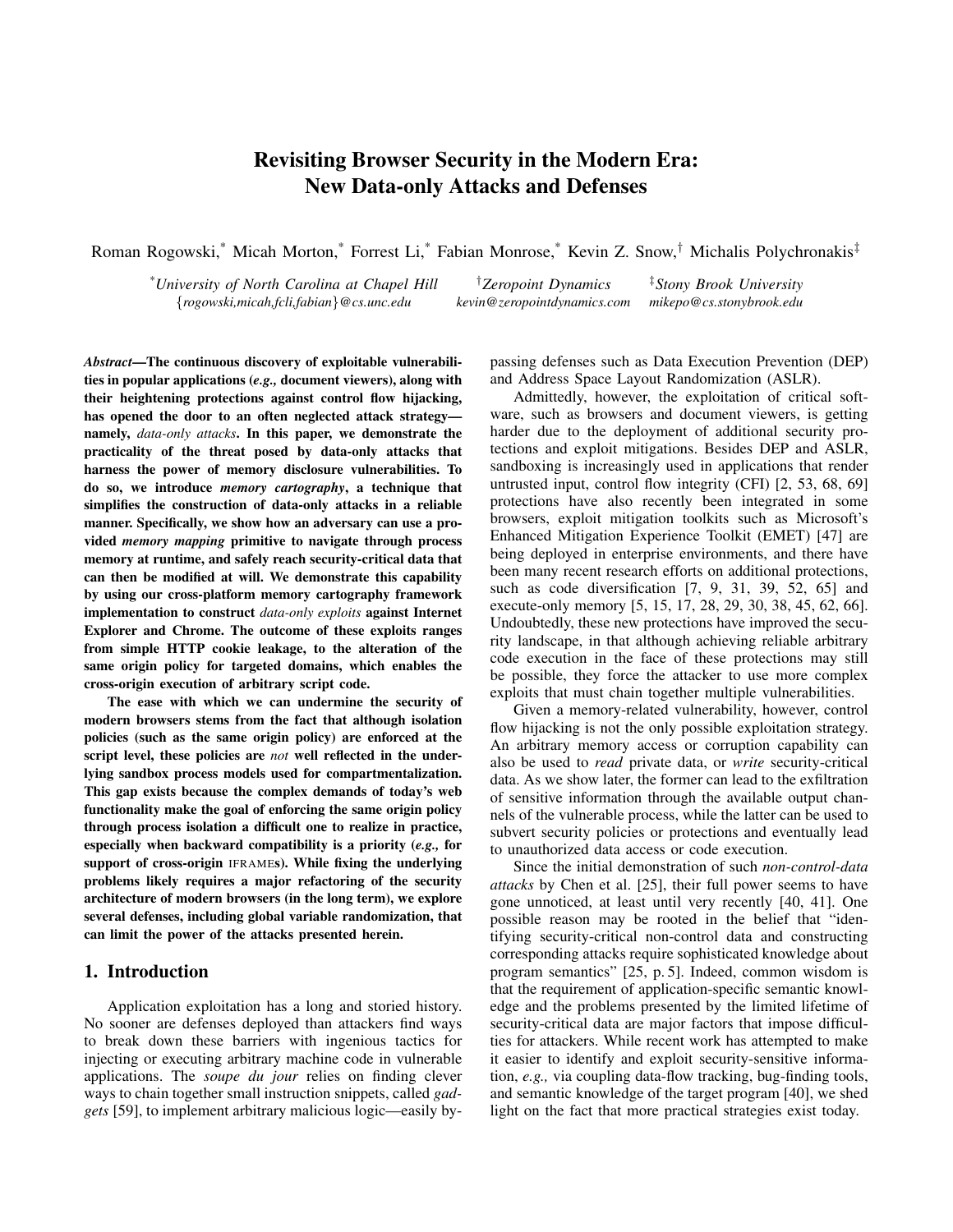To see why, consider the ubiquity of inbuilt scripting capabilities in complex, feature-rich applications, such as browsers and document-related software, along with their various plug-ins—all of which have been exploited because of memory corruption vulnerabilities. Recent work by Snow et al. [60] on *just-in-time* code-reuse attacks demonstrated how integrated scripting support provides powerful capabilities to adversaries, allowing them to dynamically interact with application memory by manipulating code pointers. Armed with a memory disclosure vulnerability, attackers can use embedded malicious scripts (*e.g.,* written in JavaScript or ActionScript), to access arbitrary memory locations in the address space of the vulnerable process, pinpoint useful gadgets, and synthesize them at runtime—thereby, effectively circumventing *code* diversification protections.

More worrying, however, is the fact that more and more of our online interactions involve web-based services, with the browser being the main gateway to them. Essentially, the browser is the new OS [64]. Thus, skilled adversaries will inevitability shift their focus away from needing to gain arbitrary code execution on the victim's machine, to instead leveraging *data leakage* attacks to find weaknesses in the Emperor's new armor. In doing so, attackers side-step the challenges mounted by the myriad of deployed protections against arbitrary code execution, and focus their attention on gaining security critical information that can be used to access the increasingly valuable amount of data stored in the cloud. For instance, stealing a user's session credentials for a cloud storage service may actually lead to even more data than what is available locally on a victim's device, let alone access to financial, e-commerce, and other online services.

We demonstrate the feasibility of constructing practical and reliable *data-only* exploits against modern browsers without deep semantic knowledge of the target programs. The main facilitator of our attacks is a technique we call *memory cartography*, which entails an off-line procedure that allows an adversary to construct a map of the target process' data objects and their references. Armed with an arbitrary memory read (or write) vulnerability and this precomputed memory map, an attacker can then use our framework in conjunction with malicious script code to *reliably* navigate through the process' memory *at runtime*, and reach critical data which can then be modified or exfiltrated.

# 2. Background and Related Work

# 2.1. Modern Browser Architectures

One contribution of this paper is bringing to the forefront a better awareness of significant security risks in modern browser architectures, especially those security practices that are undermined when the full power of memory disclosure attacks is realized. Thus, for pedagogical reasons, we first present a brief review of the state of the art in browser security. Interested readers are referred to previous works that explore the trade-offs between performance, compatibility, and security in the design and implementation of contemporary browsers over the past decade [6, 32, 56, 64].

For the most part, the evolution in the design of modern browsers relates to changes in the threat model they address. Early on, the perceived threat lied mainly in protecting users' systems from harm caused by malicious sites (*e.g.,* those that perpetrate code injection attacks to gain arbitrary control of the victim's machine), but over time, that model evolved to also attempt to provide isolation between distinct browser-based tasks, thereby not only protecting users but also the individual sites they visit from cross-origin attacks. Today's widely-used browsers have adopted a multi-process architecture that attempts to partition tasks into different processes, but the driving factor has been to improve responsiveness and robustness, rather than security [64].

Nevertheless, there are security benefits of moving towards a multi-process architecture. Given that the vast majority of bugs in a web browser exist in the code that parses or renders web content—due in part to the wide range of inputs that are processed by those routines, as well as their inherent complexity—a multi-process model offers a way to quarantine the rendering code to a process that does not crash the entire application if a bug in the rendering engine is exercised. In computer security parlance, the practice of relegating certain parts of an application to a lesser privileged process is commonly referred to as "sandboxing." Typically, the parsing and rendering of web content is relegated to a low-privileged sandbox process, so that in the event that security vulnerabilities in that code are exploited, the damage can be contained. For instance, in 2014 alone, *more than 600 security vulnerabilities* surfaced in Chrome's sandboxed code [27], but its multi-tiered architecture was touted for limiting the impact of these vulnerabilities.

The most common desktop browsers (*i.e.,* Mozilla Firefox, Internet Explorer, and Google Chrome) offer different levels of protection via their chosen sandbox mechanisms. To date, Chrome's designers have implemented what is considered to be the state of the art in browser security. Chrome is the only browser that completely restricts systemlevel access to the code that renders web content. Additionally, it offers additional security protections, including a limited support to render content from different domains in different processes, but such origin protection is only in effect when the experimental  $--$ site-per-process flag is used.<sup>1</sup> Such process isolation is implemented as a means to reinforce the same origin policy (SOP) [67].

The New Armor: Process Isolation. Given the strong security features of Chrome, we use it as a shining exemplar of a modern browser architecture. At a high level, the two main components of its sandbox architecture are the "broker" process (which runs at a regular user privilege level) and the various sandbox processes (which run with restricted system access). Different sandbox designs are used depending on whether they contain "renderer" code (*i.e.,* the

<sup>1.</sup> Firefox can isolate plugins to their own process, but features all of the web browser code in the same process [16]. Internet Explorer is somewhat of a hybrid between these two models—offering some sandbox-like protection schemes—but its architecture is not nearly as fully developed of a sandbox as Chrome [1, 57].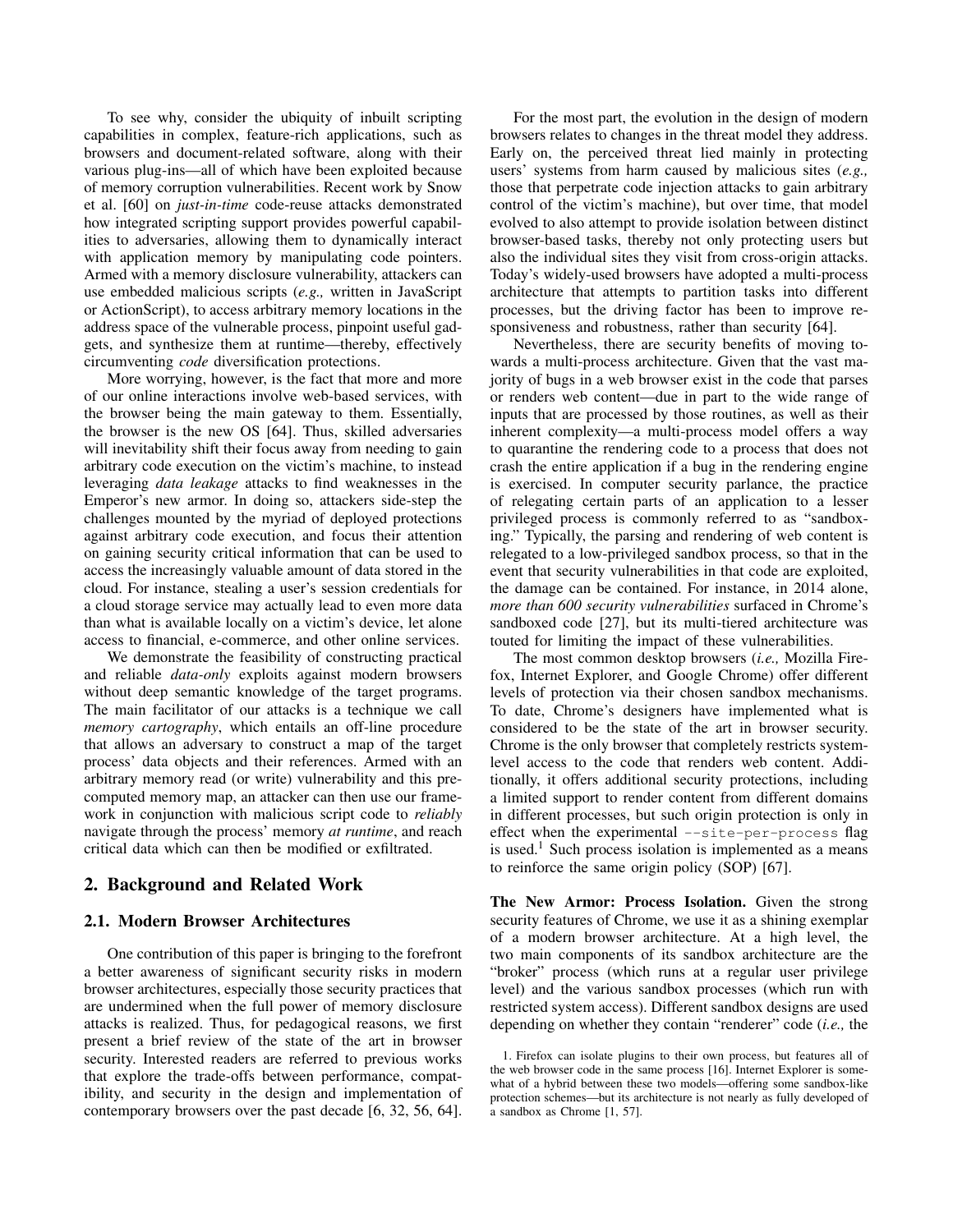

Figure 1: Chrome browser architecture.

part of the browser that parses and renders web content) or other components of the browser (*e.g.,* third party plugins). For brevity, we focus on the renderer sandbox, as this is where the core features of the browser reside. Examples of these core features include the DOM tree (including the browser logic that implements the same origin policy), the Javascript engine and the HTML renderer.

Figure 1 depicts the multi-process design of Chrome. The target processes at the top represent the sandbox instances, all of which communicate with, and rely on, the main broker process. To fully isolate damage that may be caused from activities within the target processes, Chrome's architecture further restricts the sandbox from gaining system access through direct calls to the operating system. To achieve such mediation, Chrome augments the sandbox process' security token in such a way that every request for system access is denied. Any file or network access that is needed by a renderer process to do its job is mediated by the broker process, which closely scrutinizes the renderer's request before carrying out the desired function. The access control enforcement mechanism implemented by the broker has at times contained flaws that allowed for sandbox privilege escalation [51], but the existence of this reference monitor offers yet another obstacle for an adversary who might be able to exploit a vulnerability in the renderer.

Hardening The Old Armor to Better Enforce SOP. Isolating the renderer is only one part of the protection offered by modern browsers. Isolating web content in one domain from web content in another domain by rendering each of these domains in different processes is another prudent security practice [26]. This practice follows from the realization that the same origin policy in browsers can be circumvented if an attacker can exploit a vulnerability in the renderer code. In essence, the same origin policy seeks to allow scripts from different web pages of the same origin (hostname, port, and protocol) to access all web content pertaining to that origin, regardless of which page actually rendered the content initially. On the other hand, a script from origin a is not able to access content belonging to origin b. In this way, if a web application opens a new window or tab in the same domain, both pages can freely access each other's content, but otherwise unrelated web pages are separated from each other. Thus, given two pages from origins a and b, the same origin policy attempts to prevent a number of misbehaviors, including (*i*) active content in b from successfully issuing arbitrary HTTP requests to a; (*ii*) scripts in b from accessing local or session storage that is meant to be specific to origin a, as it may contain sensitive information not meant to be shared across origins; *(iii)* scripts in b from accessing HTTP cookies that are specific to origin a, as these cookies are often used for authentication.

That said, the same origin policy is simply a logical framework that guides the interpretation of scripts and the rendering of content. Obviously, an adversary with direct access to a process' memory (*e.g.,* through a memory disclosure vulnerability) can conceivably undermine any protections provided by this policy. This issue was acknowledged as early as 2008 [56, 64], and is one factor that led to the rollout of Chrome's Chromium-Sandbox and other related app-isolation features [22]. The currently deployed site-isolation feature seeks to reinforce the same origin policy so that content from different domains is not only separated by barriers in the browser logic, but also by the operating system's ability to isolate processes from each other. Unfortunately, the complex demands of today's web functionality make the goal of enforcing the same origin policy through process isolation a difficult one to realize in practice, particularly when backward compatibility remains a priority. Our hope, in this paper, is to engage debate on whether the benefits of continuing along this path outweigh the risks that arise in the era of data-only attacks.

#### 2.2. Exploit Mitigations and Data-oriented Attacks

Beyond the space of browser security, a wide array of preventative measures have been proposed to thwart both code injection and code reuse attacks—especially those based on return-oriented programming tactics [59] and related variants [11, 12, 14, 21]. These solutions attempt to either enforce some form of control-flow integrity (CFI) [2, 53, 68, 69] by following the principles first suggested by Adabi et al. [2], or diversify the code of the protected process to thwart the reuse of instruction sequences [7, 9, 31, 39, 52, 65]. More recently, a large body of work [5, 15, 17, 28, 29, 30, 38] has proposed the use of a combination of execute-only memory [45] coupled with randomized memory segments to undermine attacks that leverage memory disclosures as a precursor to building just-in-time code reuse payloads [60]. When source code is not available, alternative approaches [62, 66] enable binary compatibility by allowing the disclosure of code but prohibiting the execution of any code that was previously read (*i.e.,* via a memory disclosure).

The increasing complexity of reliably achieving arbitrary code execution due to the numerous deployed exploit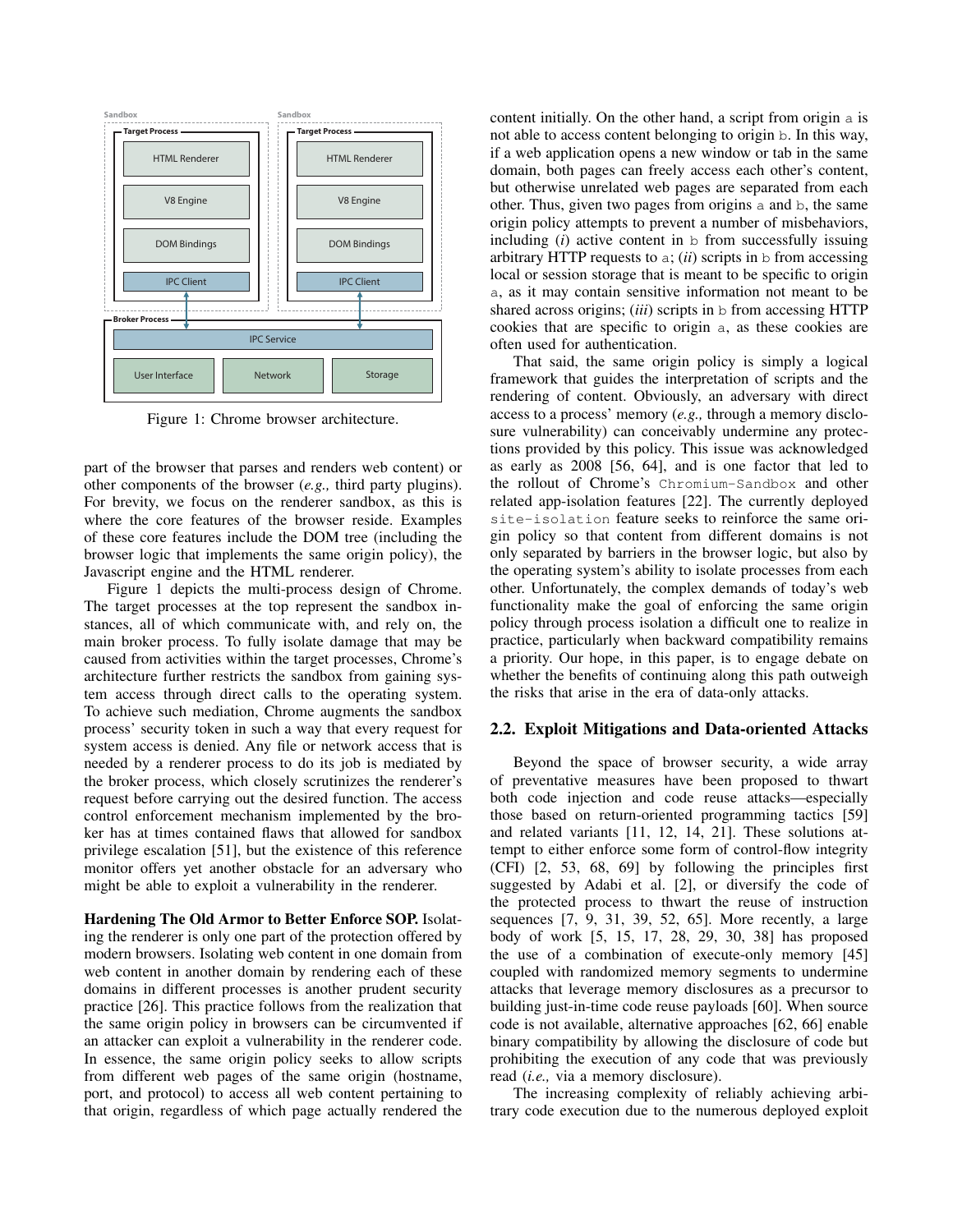mitigations, along with recent incidents of data leakage vulnerabilities (such as Heartbleed [33]), has prompted a renewed interest into data-oriented attacks. Although the possibility of such attacks was previously known [25], dataoriented exploits against modern applications have only recently started to emerge [36, 48].

A first effort in systematizing the construction of dataoriented exploits was proposed by Hu et al. [40]. Their *data flow stitching* technique takes as input a vulnerable program with a memory error, an input that exploits that memory error, and a benign input that triggers the same execution path, and uses execution trace analysis (backward and forward slicing) to pinpoint data flow paths between inputs and pre-identified sensitive data. By automatically stitching different data flows, the resulting constructed exploit can either modify security-critical data to escalate privileges, or read and exfiltrate sensitive data. The goal of data flow stitching is different and complementary to this work, in that it performs heavyweight execution tracing of a program given a specific exploitable memory error, it does not work reliably in the face of ASLR, and it has been applied only on simple server programs.

In a follow up work, Hu et al. [41] demonstrated that data-oriented programming techniques can be used to undermine CFI defenses that trust the secrecy or integrity of security-critical meta-data in memory. That is, they show how turing-complete data-oriented attacks can be built that use data plane values for malicious purposes but maintain complete integrity of the control plane. Similar ideas in the control plane, that take advantage of flexibility in the intended code paths of real-world programs, were also demonstrated by Evans et al. [35]. Recently, Carlini et al. [19] apply generalizations of non-control-data attacks to show how an adversary can leverage a memory corruption to bypass the most restrictive CFI policies. As is the case with the techniques presented in this paper, CFI and related defenses offer little, if any, protection against our dataoriented attacks.

More recently, Jia et al. [42] showed that existing memory vulnerabilities in Chrome's renderer can be used as a stepping-stone to abuse the "web/local" boundary. Specifically, the authors show that because the security monitor's logic in Chrome is implemented as a set of function calls in the renderer module, data-oriented attacks can be used to undermine the SOP for scripts by changing the values of in-memory flags and data-fields for security checks. The security-critical data are identified via a best-effort approach that looks for differences in security-check functions across distinct execution traces recorded with the use of a debugger. In contrast, our goal is to show that we can *automatically map* the memory space of a process in a principled way, and enable *reliable* navigation through its data structures given an initial memory disclosure vulnerability, even in the presence of contemporary defenses like ASLR. Our focus is on modern web browsers—not just Chrome—but together, these works underscore the threat posed by data-oriented attacks that can completely undermine SOP enforcement.

Lastly, besides the enforcement of memory safety [3,

43, 50], other defenses against data-oriented attacks include data flow integrity [20] and data space randomization [8]. Privilege separation [18, 55] and hardware-enforced isolation of critical data such as cryptographic keys [49, 63] can also mitigate the threat of data leakage attacks. We return to these and other defenses later on in §7.

# 3. Adversarial Model

Throughout this work, we assume that the following widely-accepted protections are enabled:

- 1) Data Execution Prevention
- 2) Address Space Layout Randomization
- 3) Modern Protections in Windows, including the extensions available in the Enhanced Mitigation Experience Toolkit (EMET) [47]

With regards to our adversarial assumptions, we assume that adversaries are aware of a memory disclosure vulnerability that allows them to read and write arbitrary memory locations. As several recent works [10, 24, 28, 37, 46, 58, 60] have shown, these assumptions are *no stronger* than the capabilities leveraged by skilled adversaries to defeat contemporary ASLR. Additionally, we assume that *state-of-theart sandbox protections are deployed* within the parent process of the victim's browser or application. We also remind the astute reader that even fine-grained ASLR schemes (of which many have been proposed in the academic literature over the past few years [4, 15, 30, 38, 52, 65]) might be assumed here; unfortunately, since all such schemes we are aware of leave .data sections untouched, they too offer little protection against the techniques discussed next.

# 4. Memory Cartography

A key observation in this paper is that although security and privacy relevant data is well known to be present in application memory (which is *non-contiguous*), techniques for reliably bridging these isolated memory regions to navigate memory are not immediately obvious. Indeed, one challenge when leveraging a memory disclosure vulnerability lies in navigating from a *source* memory region (*i.e.,* the initial disclosure point) to a *destination* memory region (*i.e.,* where the sensitive data resides), while ensuring that invalid memory addresses are not dereferenced [37, 60], as doing so will crash the target process. Crashing the application would spell disaster for the adversary, as the application would quit before exploitation could be carried out.

As we began our deep exploration into data-only attacks, however, we realized that there are application and operating system agnostic techniques that allow one to navigate noncontiguous memory without following any code pointers (which would be thwarted by current code randomization defenses [28, 29]). Sadly, the discovered techniques aptly demonstrate the power (and ease) of data-only attacks whether ones that merely disclose information to the adversary, or ones that completely control a victim's browsing session by subverting the same origin policy. We call our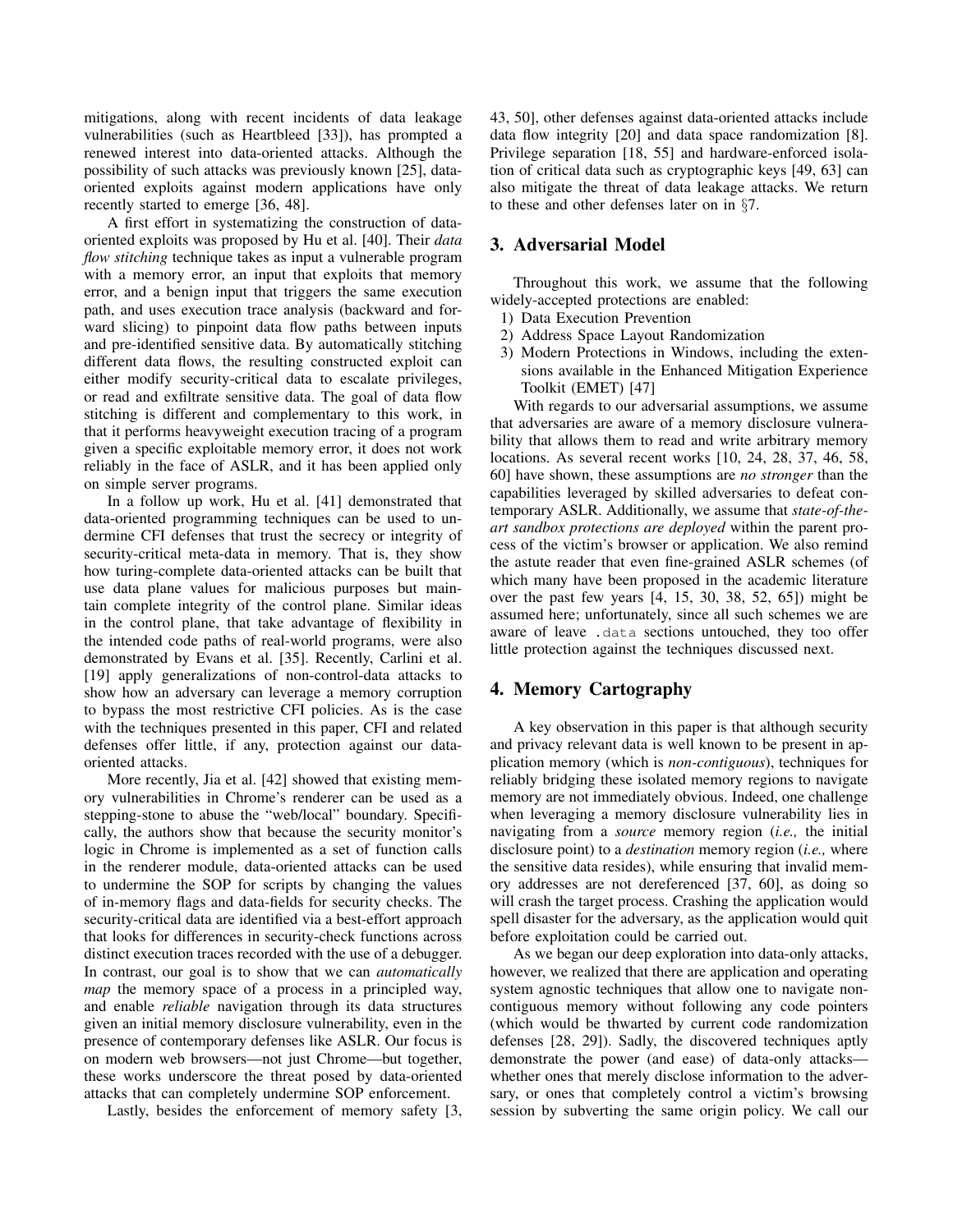

Figure 2: Workflow using the Pathfinder framework.

techniques for navigating non-contiguous memory regions *memory cartography*.

To show that these memory cartography techniques are effective across varying operating systems and applications, even in face of widely deployed defenses, we designed and built a prototype framework, called Pathfinder, which demonstrates one instantiation of the concept. The overall workflow (shown in Figure 2) is as follows: First, an adversary uses Pathfinder off-line to harvest in-memory *data pointers* of the target process (Step ❶) and automatically construct a portable memory map prior to exploitation (Step ❷). Armed with a memory disclosure vulnerability adapted to conform to a simple interface implementing DiscloseByte and WriteByte functionality, the attacker then provides an initial code pointer (Step  $\Theta$ ). With this as a starting point, the attacker can then use data-only memory manipulation scripting primitives to safely navigate through the address space by dereferencing further pointers according to the precomputed map, and disclose or rewrite critical portions of memory (Step  $\Theta$ ) without the risk of accessing an invalid memory address and crashing the application.

The implementation was highly involved, and successful completion had to overcome several challenges. Nevertheless, we show in  $§6$  that our implementation of Pathfinder is more than sufficient for real-world deployment, both in terms of stability and performance. In the remainder of this section, we elaborate on the necessity of memory cartography, the intuition of our approach, and necessary components of our system. We later detail a concrete example of an exploit on Chrome's sandboxed renderers using our framework in §6.

#### 4.1. Navigating Memory

The overarching goal in this section is to disclose or overwrite a *destination* memory region (*e.g.,* on the process stack, heap, or the "global" variables located in a code module's .data region) that contains sensitive data, by leveraging an arbitrary memory disclosure vulnerability. For example, one may wish to discover the value of an HTTP cookie to hijack a victim's authenticated session on another domain. Through manual program analysis, we know that modern browsers store cookies (at least transitionally) on one of several process heaps. In this instance, consider a scenario wherein the adversary has exploited an ActionScript (*i.e.,* Adobe Flash) vulnerability to overwrite the *length* field of a string stored on the Flash heap with the maximum integer value. By indexing into that string, the adversary can effectively access arbitrary addresses relative to that string. To enable arbitrary *absolute* reads or writes, that relative read can be used to disclose a pointer reference to the string (or any other object adjacent to it) *in the same heap region*, which does not require navigating between isolated memory regions. Once the address of the exploited string is known, relative accesses can be adjusted to absolute accesses by taking the difference of the desired address and the exploited string object's address.

At this point, although the adversary can read or write to arbitrary locations in the vulnerable process' address space, locating the actual cookie remains a challenge due to the *fragmented* nature of the address space. In particular, although the cookie (*destination*) resides in the heap used by the browser's DOM rendering code, the only known valid address (from the attacker's perspective) is that of the manipulated string, which resides on a *different* heap (the Flash heap). The adversary has no method of bridging this disconnect. Were one to simply guess program addresses for the destination, the application would immediately crash on an incorrect guess, and hence the exploit would fail. Ideally, the vulnerable application would instead have exception handlers in place around the code used to dereference memory. Gawlik et al. [37] have taken advantage of this particular scenario, but we instead seek a generic, application and operating system agnostic approach to safely reach critical objects in a process' address space. Our approach for solving this problem in the general case is rooted in the inherent presence of runtime linkages (pointers) between different memory regions.

#### 4.2. Exploration of Runtime Data Pointers

We start with the hypothesis that distinct regions of memory, while not contiguous, are in fact frequently linked by pointer references between them at runtime. If this hypothesis holds, and the memory regions are well-connected, one should be able to follow these linkages to navigate from a source region, to zero or more intermediary regions, and then to the destination region. Hence, the question arises of whether these linkages are present, whether they are strongly connected, and if they can be reliably identified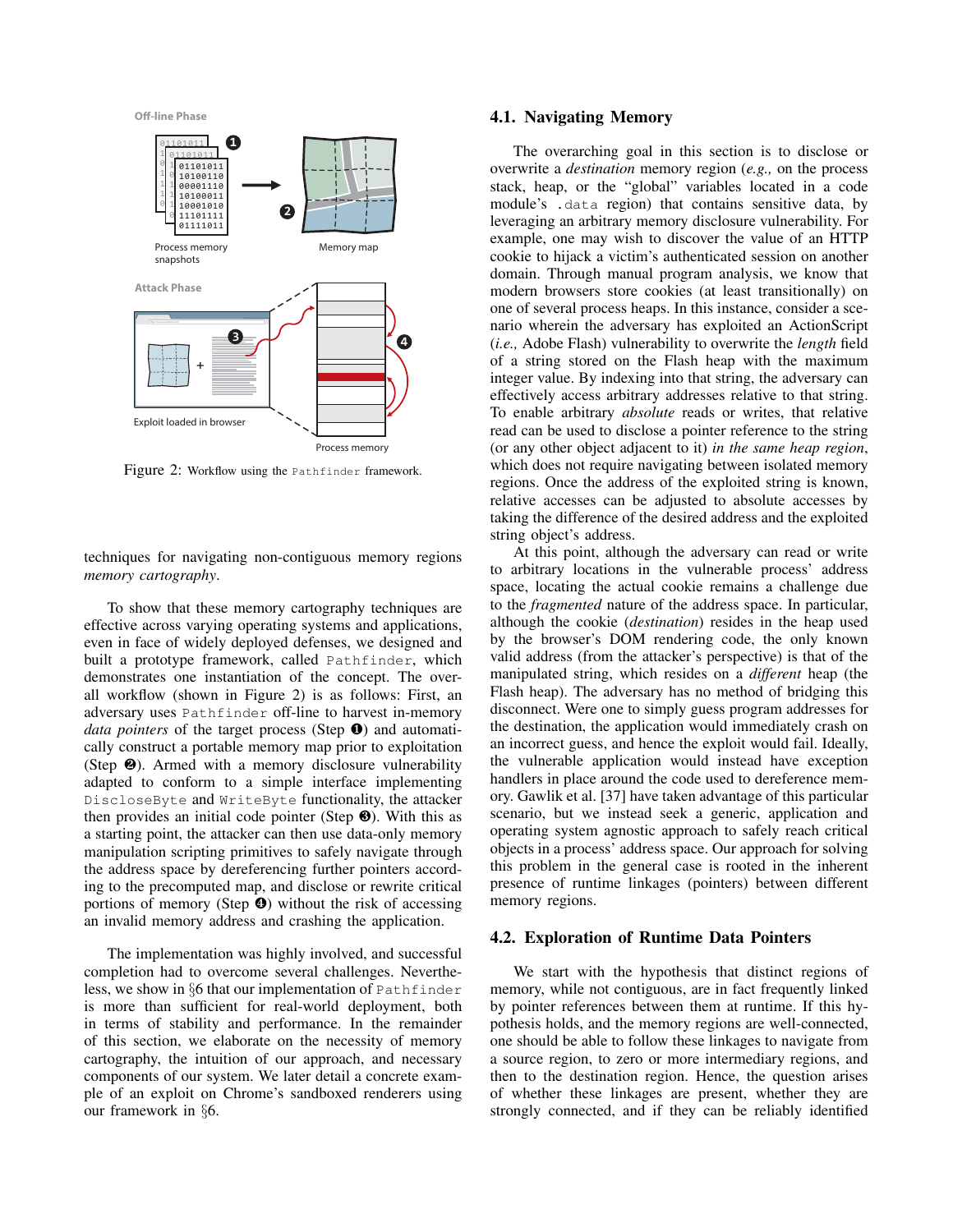

Figure 3: Example process memory address space.

in face of address space layout randomization. The work of Snow et al. [60] demonstrated that *code linkages* can be reliably followed in face of fine-grained ASLR. In this work, however, we are not concerned with disclosing gadgets to use in a code reuse attack, but rather with reaching a specified *data destination* (*e.g.,* executable or library globals, stacks, and heaps). While the aforementioned execute-only memory primitives aim to mitigate code linkage disclosures used in [60], our approach sidesteps that mitigation, as data sections must remain readable.

For the remainder of this paper, we take a conservative approach and consider a *data pointer* as simply a pointer in the .data section of an executable or (shared) library that points to any other valid memory location, be it a memory region that represents code, data, or a hybrid of both code and data, as illustrated in Figure 3. Let us consider a few scenarios that support our hypothesis of data-pointer linkages. Regarding data pointers to heaps (or fragments of heaps), a globally defined *object reference* (in C++ parlance) will, at some point during the execution of an application, be initialized via a *malloc* or *new* instantiation, which allocates the data for that object on one of the program heaps. In turn, that global object reference will be set to point to that location within the heap. Hence, data pointers (in the .data section) should exist at that point to program heaps. Similarly, objects may be allocated on the stack (*i.e.,* functionlocal objects), then later assigned to a global reference (more on this in §6). Hence, data pointers to stacks should also exist in .data sections.

Perhaps more important is the existence of data pointers to *other libraries*, which themselves will contain more data pointers to other heaps and stacks. For example, consider a function that dynamically links to a shared library at runtime (*e.g.,* using LoadLibrary in Windows or dlopen in Linux or OSX). Such a function would need to update a dynamic linker structure in memory. This structure is responsible for maintaining a list of all shared libraries mapped to process

|  |  | Algorithm 1 HarvestDataPointers: discover runtime    |  |  |
|--|--|------------------------------------------------------|--|--|
|  |  | data pointers to other libraries, stacks, and heaps. |  |  |

| <b>Input:</b> M {set of valid program memory regions}, D {set of<br>program. $data$ regions, P {size of pointer in bytes} |
|---------------------------------------------------------------------------------------------------------------------------|
| <b>Output:</b> E {set of edges between memory regions}                                                                    |
| for region $\in D$ do                                                                                                     |
| <b>for</b> $i = 0$ ; $i <  region $ ; $i += P$ <b>do</b>                                                                  |
| $ptr = region_{i \cdot i + P}$                                                                                            |
| if $\exists (ptr \in M)$ {valid address} then                                                                             |
| {store valid edge}                                                                                                        |
| $E(region_{name}, region_{base})$<br>i)                                                                                   |
| $(M(ptr)_{name},ptr)$                                                                                                     |
| end if                                                                                                                    |
| end for                                                                                                                   |
| end for                                                                                                                   |
|                                                                                                                           |

memory, and is located in user space for the Windows, Unix, and Mac OS X operating systems. As such, one would expect that pointers to these structures would reside somewhere in the libraries implementing such functionality.

Indeed, our initial investigation revealed a multitude of inter-region data references in several popular applications. We detail the number of references and their types later, but at this point it is sufficient to mention that these references come from a variety of data sources pervasive in common coding constructs, such as virtual function tables (VTables), function pointers, library base address references, imports, and variable definitions of objects allocated on the stacks and heaps. With the intuition of why data pointer linkages exist, the next section details how to leverage this information to construct and use a portable memory map.

#### 4.3. Our Approach

4.3.1. Step **O**: Data-Pointer Harvesting (Off-line). Under the assumption that such data linkages exist, our approach for navigating from a *source* memory region to a *destination*, without dereferencing an invalid address, is to construct a map consisting of edges from a source data region (the .data section of an executable or library) to a destination code (*i.e.*, an executable or library .text section) or data (a heap, stack, or another .data section) region. As our goal is to achieve this navigation in an application and operating system agnostic way, we approach the problem with the assumption that no semantic knowledge about any data pointer is available. Further, recall that linkages will not statically exist in the application executable and library files because all these pointers are dynamically determined at runtime. That is, the .data sections will hold null references both in executable files and memory until the process initializes those values at various points during execution.

Hence, we start by launching our target application and performing the basic program actions (manually) that a victim might take. For instance, for web browsers, we navigate to several web pages, or for document readers, we simply open a document. In performing these actions, libraries are loaded and initialized, along with the variables in their data sections. At this point, we pause and examine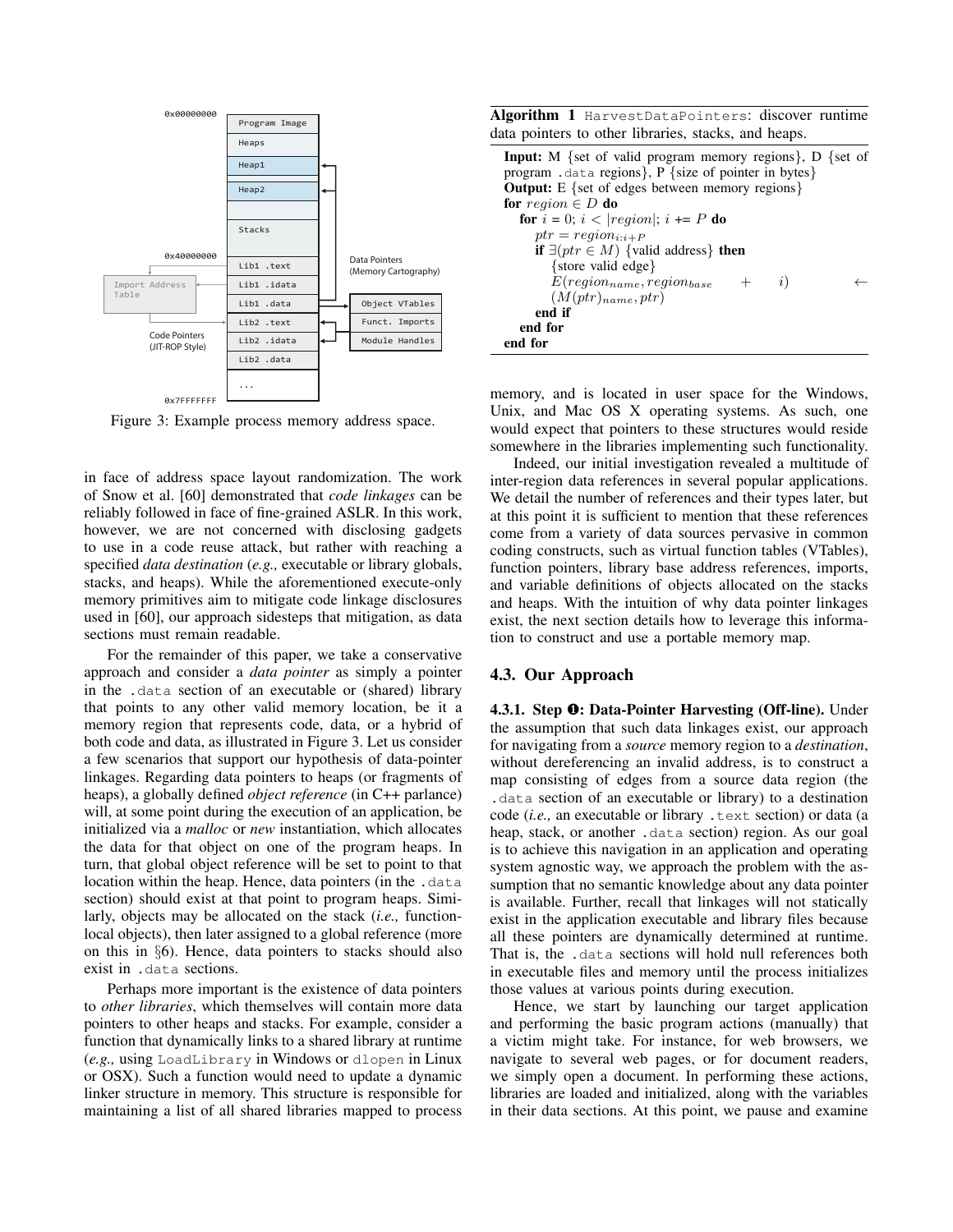the process memory to construct a memory map for this particular instance. One way to construct such a memory map is to scan the data sections of all modules (*i.e.,* the main executable and shared libraries) and interpret all 4-byte (32 bit) or 8-byte (64-bit) aligned values as pointers. Whenever such a data pointer to a valid memory location is found, an edge is created between the *source* and its corresponding *destination* location. This process is detailed in Algorithm 1. The idea is that enough edges will be generated to fully connect a graph of all mapped data memory regions.

Of course, the memory layout of an application running on one system will likely be different from an instantiation on another system due to executable and library *relocations* wherein entire modules are loaded at different base addresses. This can occur by coincidence (for compatibility reasons) or as a result of address-space layout randomization. In either case, the map would be useless without making it portable across differently randomized runs. Next, we discuss how we address this challenge.

4.3.2. Step ❷: Generating a Portable Memory Map. The edges identified in §4.3.1 suffer from two problems: (*i*) using absolute addresses for source and destination locations is not portable across randomized program instances, and (*ii*) we have no assurance that the identified links are not false positives, *i.e.,* data values that happen to reference valid memory locations when they are interpreted as pointers, but which actually are just arbitrary data, and thus not consistent across different runs of the same application. Without resolving these issues, an exploit following the links in our map will likely dereference an invalid address and crash the program before completing its malicious actions.

The first problem is resolved by storing links as relative offsets into a specific library. Although ASLR relocates libraries, relative locations *within* a library are not randomized. Hence, vertices in our memory map graph take the form of *(src\_name, src\_offset)*  $\rightarrow$  *(dst\_name, dst\_offset)* where *name* is a designation of a library's file name (*e.g., libc*, *kernel32*), a specific thread's stack (*e.g., stack1*, *stack2*), or a process heap (*e.g., heap1*, *heap2*). The implication is that a single leaked data pointer to a memory region will be enough to determine the exact location of the data section of the module in which that region resides.

To reduce false positives, we apply a rather simple, but effective, approach: we simply repeat the above procedure after rebooting the machine on which the off-line map is being generated. By rebooting, the effects of ASLR (wherein the location of all libraries in program memory are re-randomized) can be effectively dealt with. That is, some pointers that by chance dereferenced to valid memory locations will now point to invalid memory, or perhaps to a different memory region altogether. By only keeping data pointers that *consistently* point to the same offset in the same memory region, we are able to eliminate all false positives after a few iterations of refinement (see §5 for more details).

At this point we have a (hopefully) well-connected graph of memory region linkages. As an optimization, we can remove duplicate edges (*e.g.,* duplicate links from one region to another), to consolidate the graph. Next, we show how this memory map can be used.

4.3.3. Step ❸: Adapting a Memory Disclosure for Memory Cartography. With a memory map in hand, the next step is to adapt a memory disclosure to our interface, and leverage the framework to access or modify any sensitive data indexed by the map. To do so, a DiscloseByte function must be implemented on a per-exploit basis that reveals the value of a single byte of memory at a given address. If the goal is simply to disclose sensitive information, as in our cookie example in §4.1, then this one function is all that is required. On the other-hand, if the goal is to overwrite arbitrary values in memory, then the memory disclosure must also be adapted to *write* arbitrary values of memory with a WriteByte function.

In many cases involving memory disclosures enabled by script-accessible vulnerabilities, the adaptation is straightforward—in our string exploit example in §4.1 the solution is obvious: just modify the string instead of reading it. In other cases, as for example with the *HeartBleed* memory disclosure vulnerability, it is not possible to write memory. While this capability depends on the circumstances of the exploit, it is safe to assume that script-oriented exploits frequently offer this power to the adversary, and so we explore the case of an adversary who has this ability. Built atop these two primitives, we provide the following primitives:

- ReadMemory · WriteMemory Reads or writes an arbitrarily sized chunk of memory with repeated uses of DiscloseByte · WriteByte.
- ShortestPath Given a *source* memory region name (*e.g., jscript9*), an address and *destination* memory region name (*e.g., heap2*), uses the memory map to return Dijkstra's *ShortestPath* to the destination.
- MemoryRegion Given a source memory region name and address, as well as a destination memory region name, dereferences the chain of links in the *ShortestPath* to return the destination region's start address and size.
- Stacks · Heaps · Libraries Given a source memory region name and address, uses *ShortestPath* and *MemoryRegion* to return a list of addresses to all known stacks, heaps, or libraries.
- HeapBase Given a pointer to a heap, finds the base address of the heap by stepping backwards through memory until the OS-specific heap header is found.
- FindMemory · ReplaceMemory Given a *MemoryRegion*, returns the chunk(s) of memory that match the specified regular expression or replaces it with the specific buffer of data.

SnapShot Given a source memory region name and ad-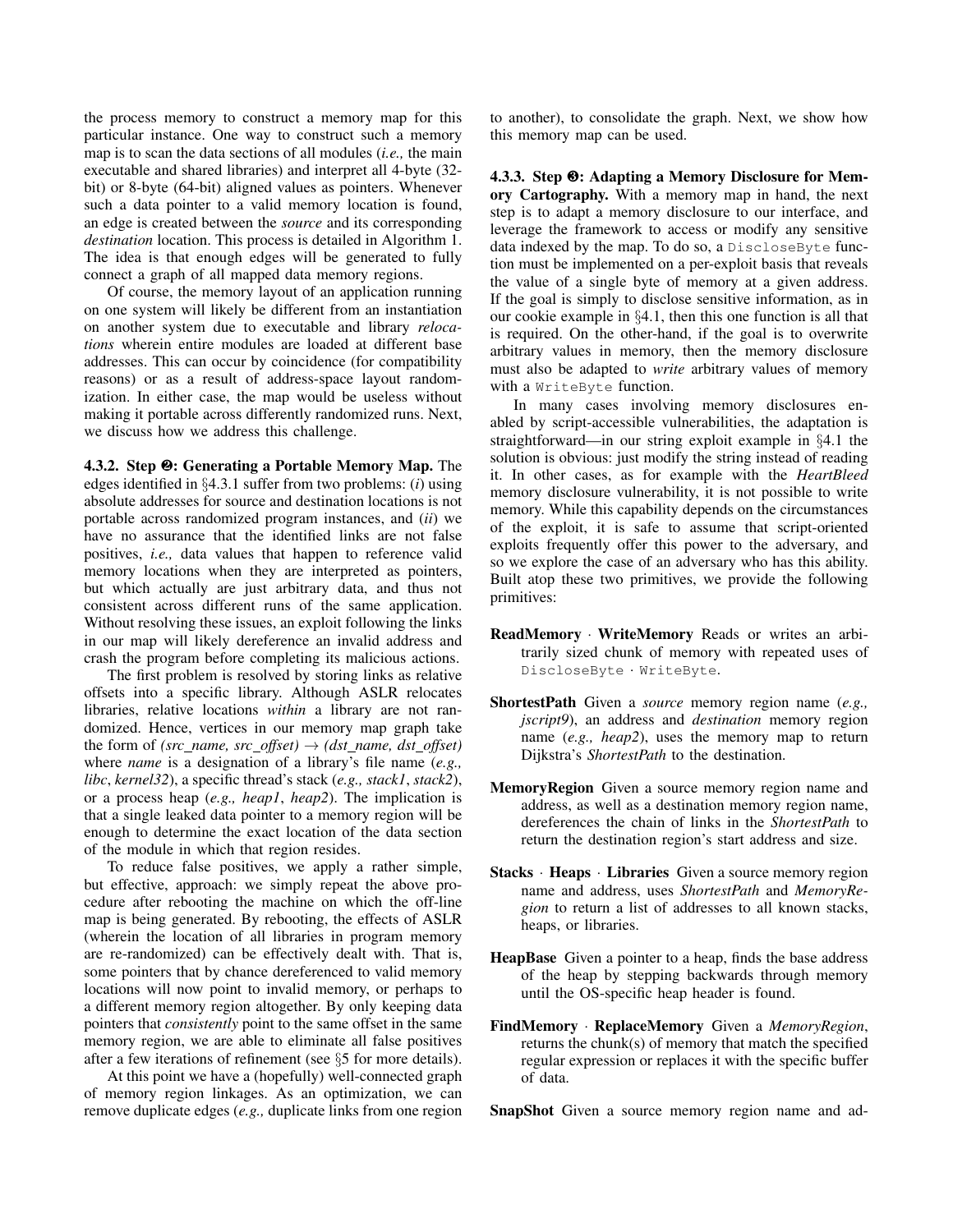dress, finds a path to every other memory region and returns an application memory snapshot (*e.g.,* core, minidump).

By now the astute reader should recognize the unbridled power of combining a memory map with a memory disclosure: the adversary now completely controls the application's data from a script without any risk of crashing the process due to an invalid address dereference. Next, we first briefly discuss how to leverage this power, and later provide a concrete example in §6.

4.3.4. Step ❹: Following Data Pointers at Runtime. Given the memory map constructed in Steps  $\bullet$ and ❷, the adversary's exploit-specific implementation of DiscloseByte and WriteByte, and the helper routines provided by our framework in Step ❸, let us now return to the cookie disclosure example put forth in §4.1. We left off at a point where the adversary obtained a pointer to the Flash heap (where the exploit took place), but ultimately needs to navigate to the heap used by the browser's DOM rendering code. Recall that we only inspect the .data sections of executable and library regions for edge sources, while heaps and stacks are only considered as destinations. This is intended, as the relative offsets of our pointers within a heap will likely change from one application run to another. Hence, the adversary must provide an initial source memory region that represents either the main executable module or any of the loaded libraries.

Identifying the address of a library can be done given that one can already read arbitrary data on the initial heap. At a high-level, the memory disclosure vulnerability can be used to leak a VTable pointer of any heap object, and using in-built scripting (*e.g.,* Flash) one can instantiate any number of these objects on the heap. The VTable will contain pointers to the machine code implementing the object's methods, which means that the adversary can first disclose a VTable pointer, then reach a code pointer pointing to the library implementing the object's function within that table. Even in face of ASLR, this function pointer will be at a fixed offset from the library's base address.

With a source library in hand, the adversary can follow the shortest path to the heap used by the browser's DOM rendering code to arrive at the given destination, dereferencing each pointer along the way to arrive at the next. Once the adversary has navigated to their destination, it is simply a matter of searching that chunk of memory to find the relevant information to disclose. At this point the possibilities are endless. We explore some possibilities later in §6 after detailing our cross-platform implementation.

# 5. Implementation

To evaluate our memory cartography technique's applicability to a wide variety of applications and operating systems, we developed a cross-platform implementation of our Pathfinder prototype framework on 32-bit Microsoft Windows, 64-bit Apple OSX, and 64-bit Linux in C++. Most of the framework code is application-independent, *e.g.,* the code that implements data pointer scanning, graph construction and pruning, and shortest path computation, but each OS required a small amount of platform-specific code to (i) obtain a ground truth memory mapping for each application, as reported by the OS, and (ii) read the contents of the target process' memory. For obtaining the true memory map during our off-line data pointer gathering phase (Step ❶) we used the NtQueryVirtualMemory API on Windows, the proc filesystem's /proc/[pid]/maps file on Linux, and the vm region API on OSX. To read a remote application's memory during map construction we used ReadProcessMemory.

As discussed in §4, the off-line stages of the memory cartography step require that we take an iterative approach in order to eliminate false positives. Table 1 reports the number of false positives eliminated from the memory map in each pass after the map's initial construction. Notice that by the second iteration, only a few false positives remain, and for the applications we tested, false positives were completely eliminated within three iterations.

TABLE 1: False Positives Remaining (Memory Map)

| <b>Application</b> | 1st Pass | 2nd Pass | 3rd Pass |  |
|--------------------|----------|----------|----------|--|
| Internet Explorer  | 26326    |          |          |  |
| Google Chrome      | 1549     |          |          |  |
| Firefox            | 13071    | 20       |          |  |
| Adobe Reader       | 78231    |          |          |  |

To provide the reader with more insights into how connected the nodes are in the maps we generate, Table 2 shows the *edge connectivity* of each memory map. Edge connectivity indicates the minimum number of edges (see 4.3.1) whose removal disconnects all paths between sources s and sinks t of interest in the proof of concept. In this case, all edges are assigned a weight of 1.

We also explored the *minimum s-t cut* for each graph, wherein *system* libraries (*e.g.,* any shared library that is not specific to an application) are assigned a weight that is one half the cost of non-system libraries. We performed this analysis as one might argue that it is more natural to expect system shared libraries to exist on a similar, but not necessarily identical, target machine where the map is going to be used at runtime. Hence, we are interested in the minimum cut that optimizes paths through system libraries. Intuitively, the closer the ratio between edge connectivity and the minimum *s-t* cut is to 1, the more portable the map.

Table 2 shows the results prior to the refinement of removing duplicate links to consolidate the graph. Note that for IE, Adobe Reader, and Firefox, we observe that the minimum *s-t* cut is close to the edge connectivity, suggesting that maps are robust. Interestingly, for Chrome, the ratio is larger, but we note that this is because the average length of the path from  $s$  (chromechild.dll) to  $t$  (a custom heap) is 1, and that particular sink is a non-system DLL.

While Table 2 exemplifies the overall connectivity of our resulting map, navigating to some regions is more useful than others. For instance, many of the concrete attacks we enumerate in Section 6 require access to the program heap. It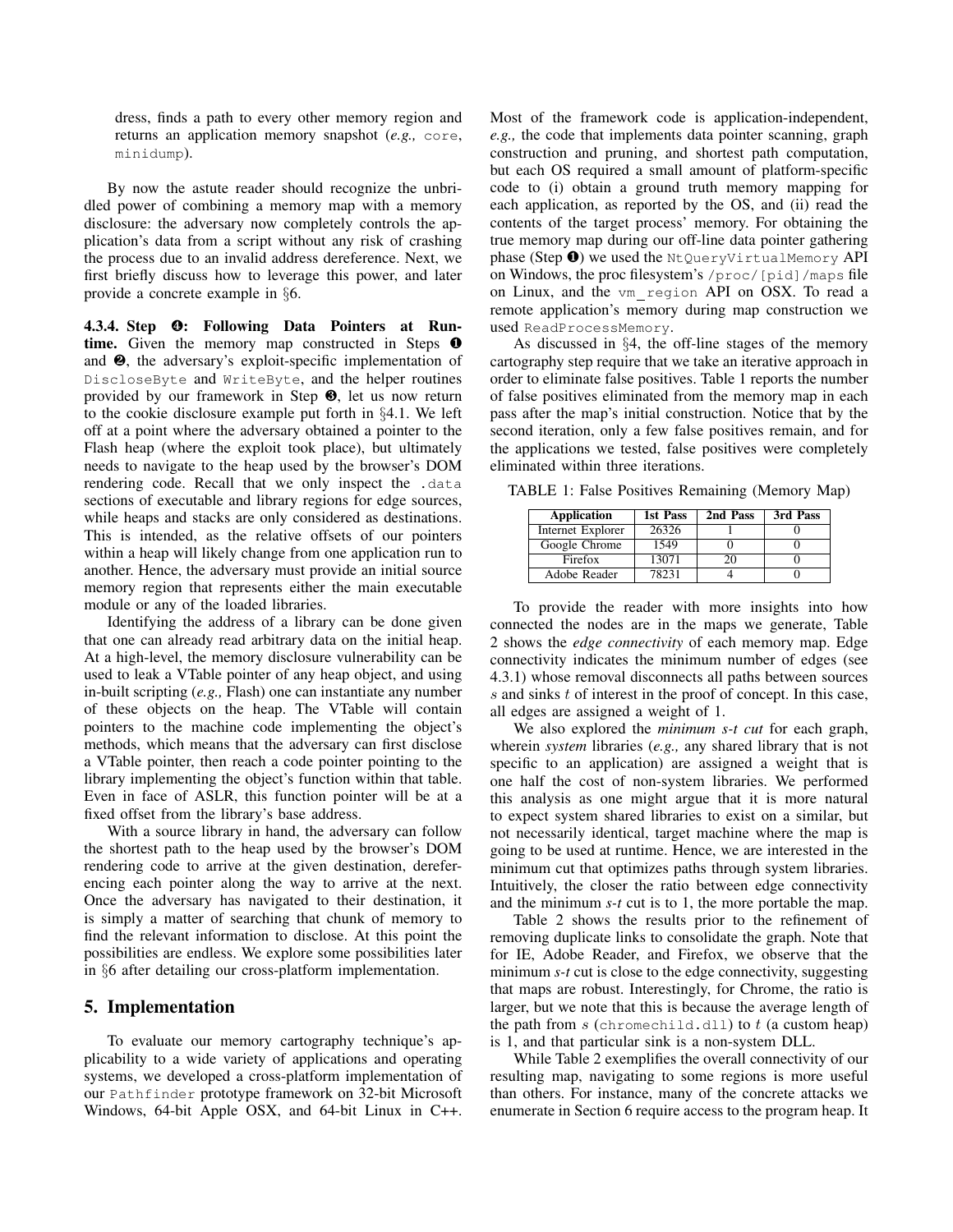TABLE 2: Memory Map Statistics

| Application       | Source $(s)$     | Sink $(t)$  | Min : Avg Path  | <b>Connectivity</b> | Min $s$<br>$t\,$ Cut |
|-------------------|------------------|-------------|-----------------|---------------------|----------------------|
| Firefox           | xul.dll          | ntdll.dll   | $\cdot$ $\cdot$ | 80                  |                      |
| Adobe Reader      | npswf32.dll      | ntdll.dll   |                 |                     |                      |
| Internet Explorer | Flash.ocx        | ntdll.dll   | : 3             |                     |                      |
| Google Chrome     | chrome child.dll | Custom Heap | $\cdot$ .       |                     |                      |

is worth noting that we identify linkages to at least one segment of each application heap in all experiments. However, the pointers outgoing from those segments will vary between runs, as object addresses allocated on the heap are not deterministic. As such, with heaps we cannot use the same general strategy of following pointers from a fixed offset of the incoming edge, as those offsets vary. Hence, heap segments in our map currently only have incoming edges. Regardless, the segments we identify using Algorithm 1. alone successfully facilitate the attacks outlined in section 6. If necessary, however, one could use heap layout-specific knowledge to parse and enumerate all heap segments and further increase map connectivity.

The construction of a memory map for a given target is a quick process. Indicatively, constructing the memory map for chrome.exe of Google Chrome—which requires parsing several hundred MB of memory—takes under a minute, while the same process for iexplore.exe of Internet Explorer is even faster, in the order of a few seconds.

#### 5.1. A Note on Cross-Library Data Pointers

With an implementation at hand, we ventured to better understand *why* there are data pointers that reference libraries. In the remaining discussion, we focus on Internet Explorer 11, since 98% of all data pointers in its memory map had associated debug symbols, and the existence of these symbols helped our understanding of these linkages.

Of all the data pointers that had associated debug symbols, 81.2% of them were referencing VTables in other shared libraries. This seems to be a result of several practices, including using an Object-Oriented Programming paradigm. For ease of exposition, suppose that class  $F$  is implemented in shared library *LibA*. Class F likely consists of virtual methods, which are inherited by all objects instantiating F. Now, suppose an object  $f$  obj of class F is created in a different shared library, denoted *LibB*. The code that implements  $f$  obj's virtual functions resides elsewhere, so there will be a linkage in  $f_{\text{obj}}$ 's VTable referencing the code in *LibA*.

In addition to VTable pointers, we observed two other main types of data pointers:  $\frac{m}{n}$   $\frac{1}{n}$  and  $\frac{1}{n}$   $\frac{1}{n}$   $\frac{1}{n}$ The former are references to the base addresses of other shared libraries, while the latter are simply function imports. Although these function pointers exist outside of the .idata sections of shared libraries (which typically contain function pointers for imports), we observed that  $\begin{array}{c} \text{S} \\ \text{S} \end{array}$  pointers are imports not included in the .idata sections. We hypothesize that these function pointers are global variables instantiated using the GetProcAddress Windows API call. We return to a discussion on disallowing cross-compartment pointers as a mitigation strategy in §7.

## 6. Evaluation

We now return to our discussion on the same origin policy (SOP) in modern browsers (§2) to demonstrate the power of our memory cartography technique by shedding light on its real-world implications. We first elaborate on a common overarching scenario that facilitates the attack, then detail two (of the hundreds of disclosed vulnerabilities) that could be used to disclose memory in a browser's renderer process, and finally present real-world examples of SOPviolating actions. These examples highlight the urgency to address weaknesses in the current thinking about content isolation and browser security given the ease with which one can take advantage of data-only attacks.

#### 6.1. Example Scenario

For pedagogical reasons, our attack scenario begins like any other so-called *drive-by download*. That is, we assume that the adversary has compromised some vulnerable web server and has embedded a hidden IFRAME that secretly directs all subsequent visitors of that site to the exploit landing page. The goal, however, is *not to inject code into the browser and ultimately install malware—we assume that the browser's renderer is sandboxed, and that the sandbox does not allow the browser code, whether newly injected or not, to interact with the underlying operating system in any meaningful way*. Furthermore, we assume that the broker process, which acts as a gatekeeper between the sandbox and the operating system, does not not contain any logical flaws or memory error vulnerabilities, nor do the OS-level system calls. Hence, we are *isolated in the renderer process*.

It is expected that many of the victims interact with a plethora of other web sites prior to reaching the adversary's page, whether in that same browsing session (hence, likely using *session cookies*) or at some point in the past (where *persistent cookies* are used). Our initial goal is to obtain the cookies from the victim's browser. As cookies are often used for authentication, the adversary can use those cookies to access the victim's emails, shopping and credit card information, home address and phone number, banking account numbers, and even profile their personal (and possibly embarrassing) habits.

In the past, attackers followed one of two routes to obtain this information. They either exploit a web sitespecific *cross-site scripting* (XSS) vulnerability, which is quite limiting considering that only the one web site's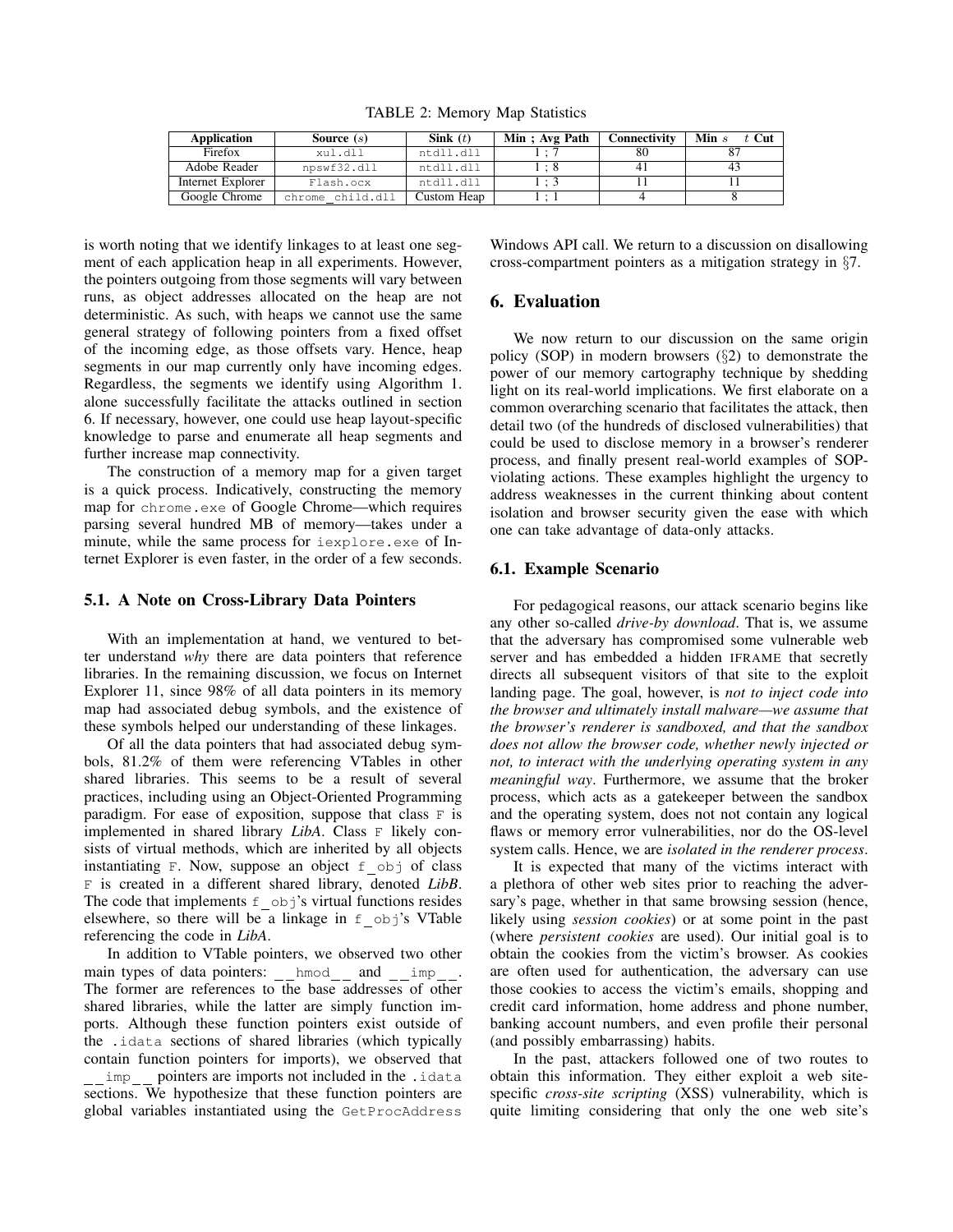credentials can be leaked, or the adversary compromises the entire system via code injection or reuse to install malware. Once the malware was installed, one could exfiltrate not only cookies, but also documents on the local file system. Sandboxing, however, has severely handicapped those attacks in recent years. Data-only attacks are a middle-ground, both for attackers and defenders, in that the sandbox quarantines the spread of injected code, but as we will demonstrate adversaries still have at their fingertips a capability that far exceeds any individual XSS, *cross-site request forgery* (CSRF), "clickjacking," or any other attack at the web application layer. Indeed, an attacker using our framework holds a capability that exceeds holding any web-based vulnerability for all web sites combined.

To reap the benefits of our framework in a sandboxed web browser, we need to first (i) render each domain of interest *in the same process* as our attack domain, which we call *process feng shui*, 2 so that a remote domain's application memory is available to us, then (ii) exploit any memory disclosure vulnerability to conform to our DiscloseByte · WriteByte interface, so we can read and write that memory at will from our script, and finally (iii) navigate memory with our data-only primitives to grab cross-domain information and overwrite security-relevant variables in memory to violate cross-origin policies where needed.

6.1.1. On finding target variables. We note that finding security-relevant variables in memory is a non-trivial process, but it is still easier than one might expect. For instance, Chrome has a *code search feature* which can be used to find variables of interest, *e.g.,* cookies. When public debug symbols are available, they can also be used to help identify security-relevant variables. Moreover, in the case where the target application offers security-related settings or flags (*e.g.,* enabling Flash, disabling SOP, or disabling warnings), a rather effective technique is to perform dataflow tracking (*e.g.,* using popular tools [44]). For the attacks in this paper, we leveraged both code search and dataflow tracking facilities to quickly identify targets. Skilled adversaries would do the same.

6.1.2. Process Feng Shui. A precondition for the application of our memory mapping attack to web browsers is the ability to cause web content from different domains to be rendered in the same process. Unfortunately, under the current process isolation model of Chrome, newly created tabs as well as cross-origin browser-initiated navigations (*e.g.,* address bar or bookmarks) will generally cause a process swap, while renderer-initiated navigations (*e.g.,* links, IFRAMEs, window.open()) stay in the same process. This means that there are many cases of content from different domains being rendered in the same process. An attacker can, for example, programmatically achieve this by either including content from a different domain in an IFRAME, or automatically opening a new page from a different domain using an A tag or by calling the window.open() JavaScript function, an approach that we dub *process feng shui*.

```
1 var vuln = null;
2 var vuln_addr = null;
 3
  function InitExploit() {
    5 var a = new ArrayBuffer(SMALL_BUCKET);
    a. _defineGetter_('byteLength', fuction() {
     7 return 0xFFFFFFFC;
    8 });
9 vuln = new Uint8Array(a);
10 vuln_addr = vuln[offset_to_ptr] -
11 offset_from_vuln;
12 }
13
14 function DiscloseByte(addr) {
15 if (vuln_addr > addr)
16 return vuln[0x10000000
17 + (addr-vullnaddr);
18 else return vuln[addr-vuln_addr];
19 }
20
21 function WriteByte(addr, byte) {
22 if (vuln_addr > addr)
23 vuln[0x10000000
24 + (addr-vuln addr) = byte;
25 else vuln[addr-vuln_addr] = byte;
26 }
```
Listing 1: Chrome CVE-2014-1705 implementation of DiscloseByte · WriteByte.

Chrome's security architecture does not include a way to render these different domains in different processes without breaking compatibility for cross-origin IFRAMEs. That is, if a malicious site embeds an IFRAME to google.com, the rendering engine loads the IFRAME in the same process as the parent page, thus making the cookies and other origin state accessible to the (possibly exploited) process. This is true of all major browsers today. Thus, an attacker can use one of the above two methods to trigger the rendering of web content from a target domain in the same context as the malicious page's domain, and subsequently subvert the same origin policy to steal private data from the victim domain all within the confinement of the sandbox.

For completeness, we briefly address how an attacker may perform similar process feng shui in the other two browsers considered in this work (*i.e.,* Firefox and IE). Note that we assume the attacker can trigger a vulnerability in the browser's rendering code itself, rather than exploiting third party plugins, which are at times rendered in different processes than the browser. When mounting this attack against Firefox, the attacker does not have to perform any *process feng shui* at all, since all rendering code in Firefox takes place in the same process.

Internet Explorer, on the other hand, does feature a multi-process architecture that requires some manipulation by the attacker. Sadly, IE only places the rendering of different web pages into different processes for the sake of performance and reliability, rather than reinforcement of the same origin policy. Thus, the multi-process architecture of IE can be overcome through *process feng shui* on the part

<sup>2.</sup> A play on *heap feng shui*, which is used to precisely arrange objects on a process heap prior to exploitation.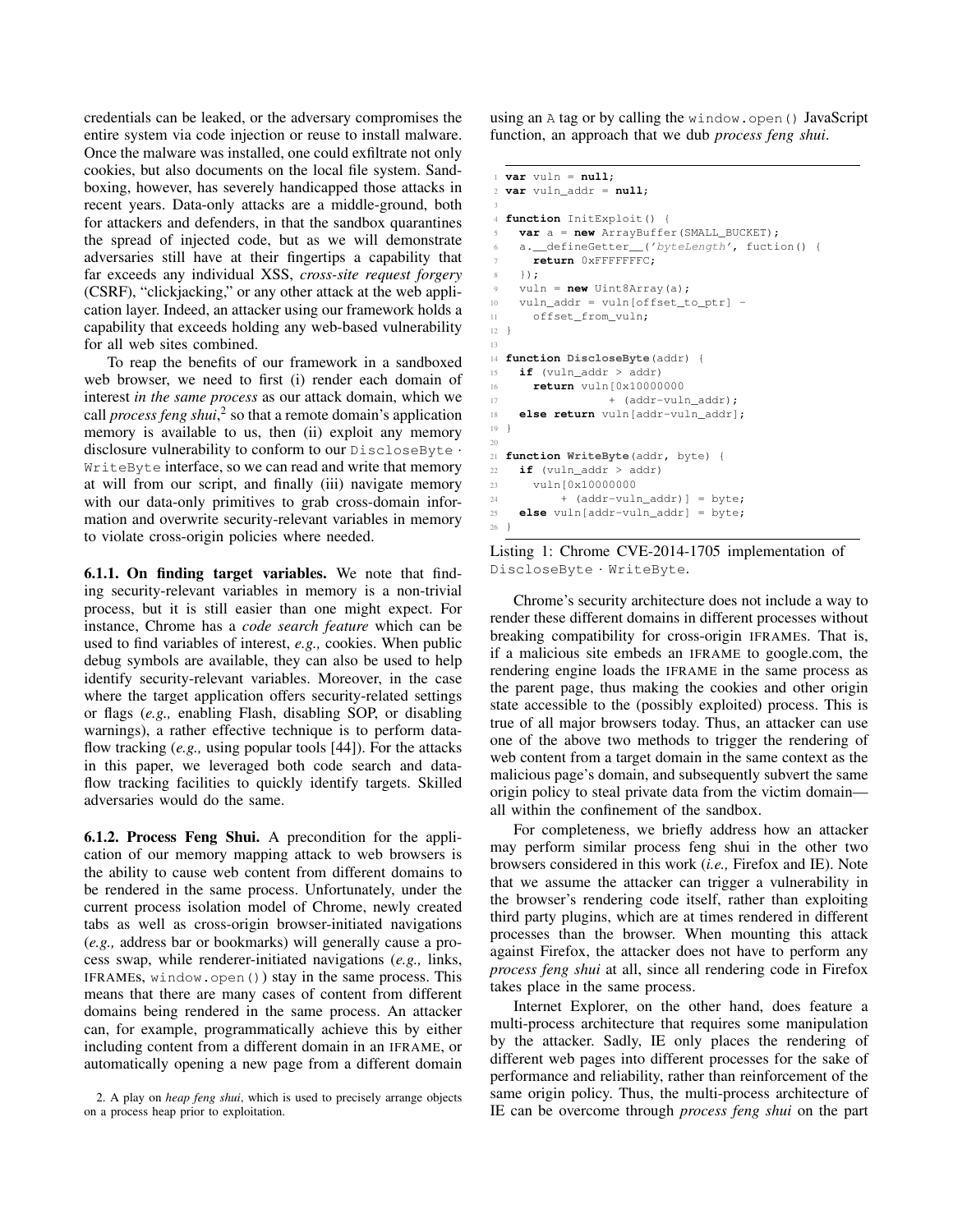of the attacker, due to the following design choices in IE: (1) Tabs are only rendered in a new separate process when there is sufficient system memory. The attacker's page can allocate a significant fraction of system memory, thus ensuring that IE will decide to place the victim tab in the same process as the malicious page. (2) New tabs are assigned to IE processes in a predictable round-robin fashion. Thus, by using varying degrees of *process feng shui*, in all browsers we tested an attacker can always reliably cause content from an arbitrary domain to be rendered in the same process as the malicious domain.

6.1.3. Memory Disclosure. At this stage, we assume that the adversary has pinpointed information of interest into the browser's memory, but still needs to leverage the DiscloseByte · WriteByte interfaces to utilize the primitives provided by the framework to subsequently disclose the desired information. To exemplify this process, we demonstrate how one can implement the primitives in both Internet Explorer 11 via the Flash vulnerability CVE-2015- 0359, and in Chrome 33 via the JavaScript vulnerability  $CVE-2014-1705.<sup>3</sup>$ 

The Chrome vulnerability takes advantage of the *defineGetter* feature, which enables one to (re)define properties of JavaScript objects. However, some key properties should not be re-definable, such as an array length, which is exactly what this exploit takes advantage of in Listing 1. To setup the exploit, a new array is created in line 5, then its length property is redefined to always indicate a length several bytes short of the largest 32-bit integer in lines 6–8, and a new byte array is defined in line 9 that uses that new definition. Given that the adversary can now index into any offset of an array, regardless of its actual allocated size, any address relative to the start of that array can now be read.<sup>4</sup>

Finally, we use *heap feng shui* to arrange objects on the heap nearby the array (not shown in listing) that contain selfreferences, then use the exploited array to perform a relative read and disclose one of these references and determine the absolute address of the array in lines 9–10. At this point, DiscloseByte · WriteByte interfaces are implemented by adjusting the given absolute address to the corresponding address relative to the exploited array and reading or writing at that offset.

The Flash vulnerability used for Internet Explorer, however, is more complex in its implementation. In short, CVE-2015-0359 is a *use-after-free* vulnerability wherein an ActionScript worker attempts to use a ByteArray (the *domainMemory* member variable of the *flash.system.ApplicationDomain* class) after it was already freed by another worker. To implement the DiscloseByte · WriteByte interfaces, we again use *heap feng shui* to ensure that another object is allocated in the freed *domain-* *Memory* slot before it is reused. We then use this newly allocated object to modify the bytes in that memory slot that correspond to the offsets where the expected ByteArray object's *length* member variable is stored. As a result, the new worker's *domainMemory* can now access data at any offset similar to the replaced array length in the Chrome exploit. Hence, from this point on the primitives are implemented identically to those in Listing 1.

We also note that *heap overflow* vulnerabilities can also be used to implement DiscloseByte · WriteByte interfaces in a similar way by using *heap feng shui* to arrange the overflowed buffer just before a string or array with a length variable that is overwritten with a large value. Next, we show how to leverage our framework once these primitives have been implemented.

# 6.2. Disarming Same Origin Policy

At this point, the victim has rendered the malicious landing page in a hidden IFRAME from a compromised web site, our embedded JavaScript rendered a number of other domains within the same program address space, and the full functionality of our framework from §4.3.3 is utilized by implementing DiscloseByte and WriteByte using CVE-2014-1705 or CVE-2015-0359.

These next sections guide one through the necessary navigational steps to obtain all authentication cookies for remote domains, and read, write, and execute DOM contents in a remote domain, as well as make authenticated requests on behalf of the user in a remote domain, which can be used to establish persistence within the browser, among other malicious purposes. For brevity, the next sections detail only the SOP attacks against the sandboxed Chrome browser process within the provided code snippets, but we also briefly mention how the same functionality can be achieved in Firefox and Internet Explorer where the attack varies due to internal browser implementation details. We note as well that nearly all the weaknesses in content isolation logic listed by Zalewski [67][Chapter 9] can be exploited using dataonly attacks of the kind presented herein.

# 6.2.1. Undermining the Security Policy for Cookies.

Listing 2 demonstrates one tactic for using our data-only primitives to leak cookie values across domains. In this listing, we have already (i) constructed a memory map offline, (ii) implemented DiscloseByte and WriteByte using CVE-2014-1705, (iii) followed the relative-offset paths from the memory map *online* to obtain runtime addresses of libraries and heaps for this application instance, and (iv) used process feng shui to render two different domains in the same Chrome sandbox instance. Hence, we know that cookie values for both domains should be present somewhere in the same process address space.

With all these pieces in place, what remains is a simple matter of iterating over the process heap regions to identify the cookies. We do this in two ways. The first method (*scriptCookies*) searches memory using a regular expression that represents the script-accessible cookie structure

<sup>3.</sup> Because we do not have a more recent vulnerability at hand, we also simulated the CVE-2014-1705 vulnerability in Chrome 50—the latest version as of this writing—and the attacks described herein still work after process feng shui is achieved.

<sup>4.</sup> Addresses lower than the array address can also be read because overflowing the index results in lower address accesses.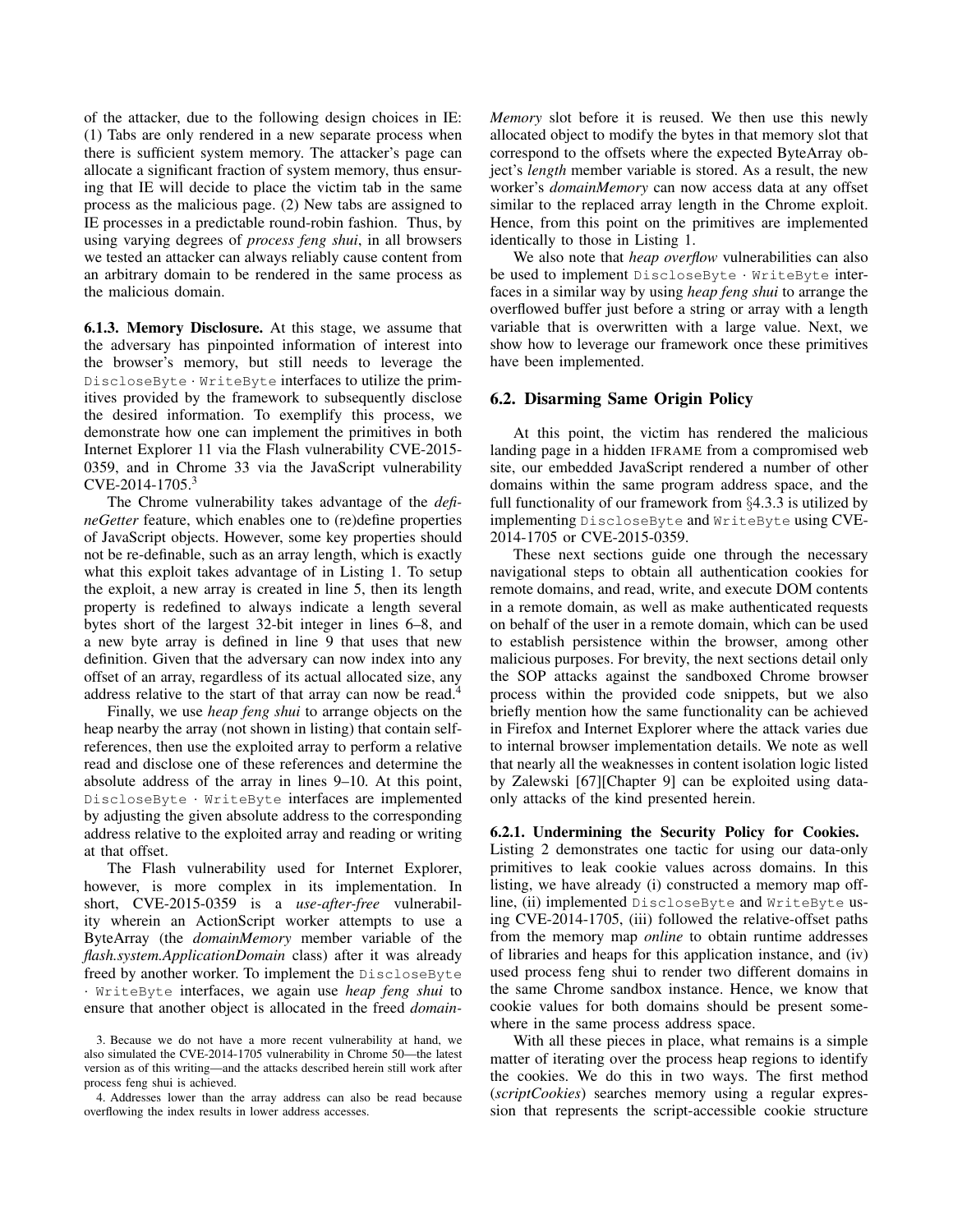(*e.g., name=value; expires=date;*), while the second method (*requestCookies*) identifies non-script accessible cookies by looking for cookies in request heads (*e.g.,* formatted as *Cookie: name=value*). To ensure that cookies are present in memory as request headers, we can use JavaScript a priori to make requests to the target domain, which automatically adds cookies to requests, including those served over secure connections. Again, as discussed earlier, the code-search facilities (*e.g.,* in Chrome, web searches) made it surprisingly easy to find the variables of interest.

```
1 // Example 1 - Harvest document.cookie from Heap
2 var scriptCookies = Heaps(leaked_library).map(
   function(heap) {
      4 return FindMemory(
        heap.address, heap.length,
6 s/(< ... snip cookie regex \ldots >)/g);
    7 }
8 );
9
10
11 // Example 2 - Harvest Cookie Request Header
12 var requestCookies = Heaps(leaked_library).map(
13 function(heap) {
14 return FindMemory(
15 heap.address, heap.length,
16 s/(Cookies: .*)/g);
   17 }
18 );
```
Listing 2: Harvesting another domain's cookies, including HTTP-only and secure cookies, using the dataonly primitives provided by our framework.

One can envision a number of other tactics using our primitives to disclose not only cookies, but also other sensitive information such as SSL keys, user names, and system configuration. Next, we show one more technique that can not only leak cookies, but also completely circumvent the same origin policy to allow injecting scripts across domains without traditional cross-site scripting (XSS) vulnerabilities, but instead using our data-only primitives.

6.2.2. Undermining Same Origin Policy. The same origin policy is the foundation of web-based security, but Listing 3 demonstrates one way to undermine SOP using data-only primitives to inject scripts across domains. Unlike traditional XSS, which requires a vulnerability in each targeted domain's website, a single memory disclosure vulnerability, combined with our framework, enables one to perform cross-domain script injection to *all* domains.

First, we search the heaps for the *SecurityOrigin* object,<sup>5</sup> which implements the policy-engine for deciding which cross-origin requests are allowed. We search for the values of member variables in the class, which include the port number repeated twice, followed by a boolean value (m universalaccess) which defaults to false. Line 5 of the listing represents the hexadecimal encoding of these values for a domain running on port 8080. Line 6 indicates what to replace the values with, wherein we toggle the

```
5. See the SecurityOrigin definition.
```
m universalaccess variable to *true*. When this variable is true, the domain represented by that *SecurityOrigin* is allowed to access any other domain's DOM.

```
1 // Step 1 - Modify our SecurityOrigin
2 Heaps(leaked_ptr).map(function(heap) {
    3 // SecurityOrigin.m_universalaccess = true
    4 ReplaceMemory(heap.address, heap.length,
      s/(\x1F\x40\x1F\x40\x00\x00)/g,6 "\times1F\&40\&1F\&40\&00\&01"7 });
8
9 // Step 2 - Freely manipulate remote DOM
10 var e =
11 newtab.document.createElement("script");
12 e.text = "alert(document.cookie)";
13 newtab.document.body.appendChild(e);
```
Listing 3: Setting the m universalaccess member variable of the current web page's *SecurityOrigin* object to *true* and manipulating the remote domain's DOM.

In lines 9–13 we use the universal access capability to append JavaScript code to an arbitrary domain's documentobject model, which is subsequently executed in the context of that target domain. Notice that here we are modifying elements in memory *after* they are checked, undermining the security of the DOM policy via a classic time-of-checkto-time-of-use (TOCTTOU) [13] abuse. Additionally, while we only use that cross-domain script injection to leak cookie values in this case, clearly this capability could be used for much more nefarious actions, such as accessing webbased emails, bank accounts, or other services on behalf of the attacker from the victim's own browser. Hence, without true site isolation, "stronger protection for: cookies, documents (html/xml/json), stored passwords, site permissions, and HTML5 stored data" [26] will remain unachievable in practice. We reiterate that this failure is not a Chromespecific issue, as it is even less hardened in other modern browsers we have examined. We refer the interested reader to the excellent book by Michal Zalewski [67] for a deeper discussion of life outside same origin rules, and the implications thereof.

# 7. Mitigations

Addressing the underlying problems with the current browser security architecture that permitted our attacks requires support for out-of-process IFRAMEs, but the rollout of that enhancement appears to be a key reason why proper site isolation has taken years to implement. Such code refactoring is not as simple as it may seem at first blush since putting an IFRAME in a different process than its parent page affects a multitude of features in the renderer process, as well as many from the browser process, including navigation, painting, cross-origin scripting, find-in-page, accessibility, printing, to name a few—*"it basically requires a new browser architecture to be implemented, with scores of features updated along the way"* [Charlie Reiss]. In lieu of such architectural changes, we explore other possibilities.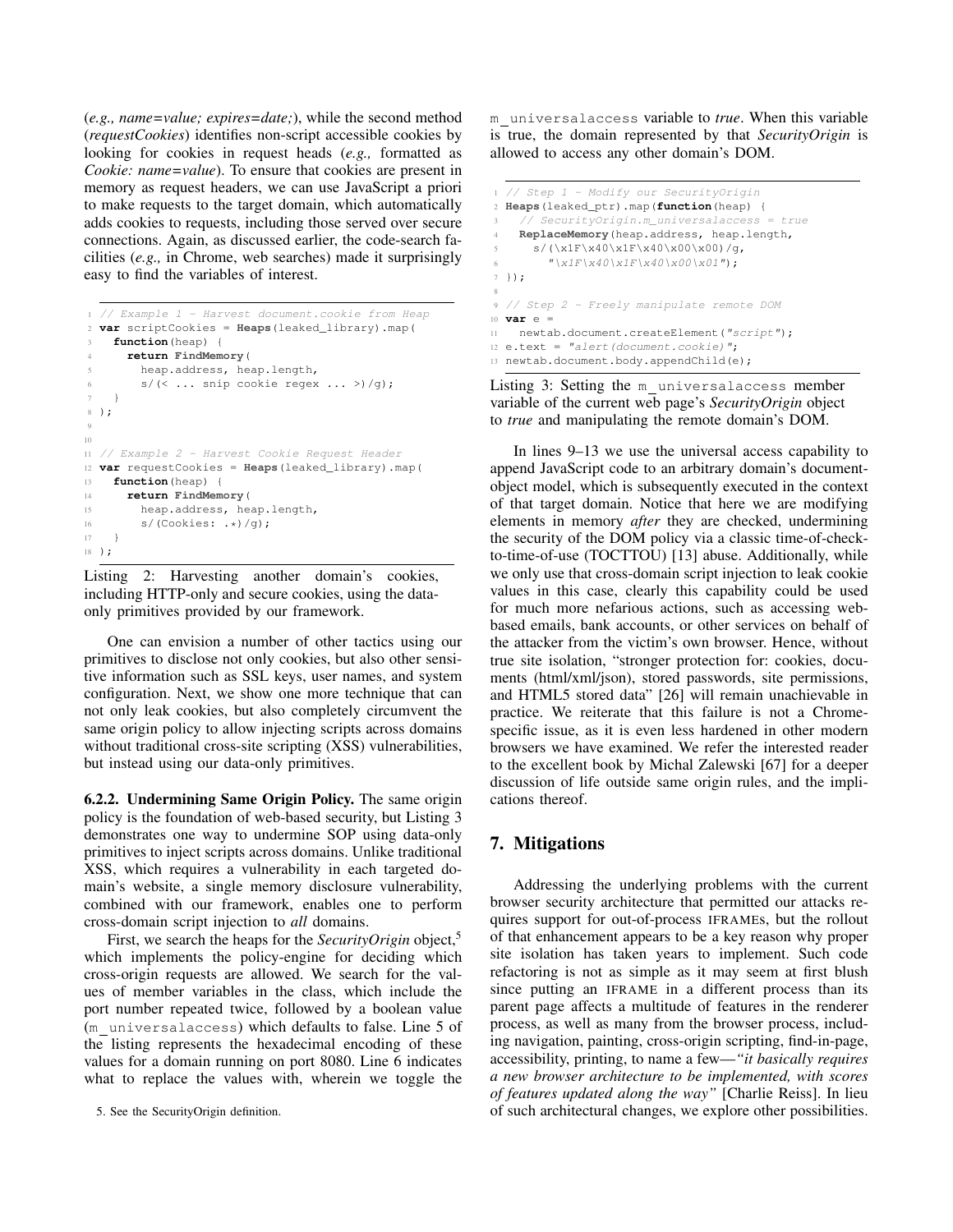### 7.1. Module Compartmentalization

The observant reader would surely have noted that in the proof-of-concept exploits presented earlier, the memory map was used to find a path from a source (the leaked pointer) to a particular destination where some action was carried out (*e.g.,* overwriting security-critical data). Such *cross-module* data accesses, whereby a module reads a data section (either its own or the data section of another module), are significant enabling factors in the attacks described herein. A natural defense, therefore, may be to implement a reference monitor that scrutinizes such cross-module accesses.

To gain deeper insights as to the nature of the observed cross-module accesses, we used Intel's Pin tool to trace the source module of each data access, as well as the target module (*i.e.,* which module's data section was being accessed). Our evaluations show that cross-module data accesses account for over 6% of all benign data accesses we observed in Internet Explorer 11. Similar percentages were observed for Adobe Reader XI. Thus, these results indicate that if these cross-module data access are disallowed, then that might be a solution to curtailing the attacks in this paper. To be fair, at the time of this writing, it is unclear (to us) how much refactoring of complex code would in fact be needed in order to disallow cross-module accesses in the studied applications.

Alternatively, a so-called *micro-service* architecture may offer more well-defined inter-module sandboxing. For instance, each module could run as a separate process with inter-module communications routed through remote procedure calls. This would, of course, prevent an attacker from following module linkages, as address spaces are completely separated. However, this micro-service architecture would require significant code refactoring and there is no obvious method of automating this effort. Thus, we further examined an alternative path that can be used in the near term.

#### 7.2. Global Variable Randomization

A different strategy is to thwart memory cartography altogether by effectively *destroying the map*. In short, an adversary cannot overwrite or disclose target data if navigating to that location from the initial disclosure point is not possible. Recall that the mapping technique takes advantage of the fact that global variables in shared libraries often contain pointers to the code or data of other modules. For example, data is referenced between modules when global data is used in cross-module function parameters, while code may be referenced between modules as event handler parameters. Since global variables are always stored at the same relative offset within a particular library's data section, the adversary can map out the offsets of useful intermodule code and data pointer variables offline, then use those same fixed offsets at runtime to identify the correct global variables used in the memory mapping step.

To thwart an attacker's ability to utilize memory mapping strategies, we explored the design of a new defensive strategy, dubbed global variable layout randomization. In short, the idea is to randomize the order of each global variable in the library (or binary) data section each time that module is loaded. Conceptually, by randomizing variable ordering, the adversary cannot predict the location of variables that contain pointers to other modules, thus thwarting the memory mapping phase.

To provide a solution that could work with commodity binaries, we decided to investigate a binary-level solution. However, randomizing variables at the binary-level presented several non-trivial challenges, including (*i*) determining the location and size of each variable, (*ii*) re-writing code to correctly reference relocated variables, and (*iii*) creating either a new randomized binary or instrumenting operating system loaders to perform randomization in-line as modules are loaded. The first two challenges were addressed by leveraging module metadata which gives information about both *where* code accesses global variables and, through binary code analysis of those locations, *how* those variables are accessed. When source-code is available, this task would be greatly simplified. Additionally, in our proof of concept, we choose to rewrite the PE headers to create a new randomized binary instead of performing the randomization in-line. We leave in-line randomization as an exercise for future work.

7.2.1. Details. Specifically, we first use public debug symbols for each module to obtain a list of variable locations and sizes. Unfortunately, some private variables are not present in these symbols. Hence, our prototype only randomizes those variables readily available in public symbols. Developers could opt-in to sharing the necessary information. One caveat introduced by the unavailability of private symbols, however, is that we need to ensure they are not accidentally randomized, as we have no way of discerning their location or size. To address this issue, we perform an *in-place* randomization, wherein we catalog all available symbols into slots reflecting their size, then randomly swap samesized variables. In doing so, we guarantee that no undefined (but possibly used) bytes are moved, while still ensuring that known variables are randomized with  $n!$  permutations, where  $n$  is the number of variables in that slot size. We note that this limitation is alleviated when this same concept is applied at the source level, or in collaboration with developers releasing the appropriate location and size information.

Once global variables are randomized, the next step is to update references to those variables in the binary. Code will access .data section variables using an absolute reference (as opposed to a relative reference), and data structures that contain references to global variables use absolute references as well. This is fortunate, as binaries contain a *relocation table* that identifies every absolute reference (in data or code) in the binary. We update each relocation entry that references a randomized global variable to point to the updated variable address.

We prototyped this approach by implementing a custom symbol parser to obtain the necessary symbol information and a binary rewriter to apply the randomizations to PE files on-disk. Firefox and Google Chrome have public symbol information available, and we found that 67%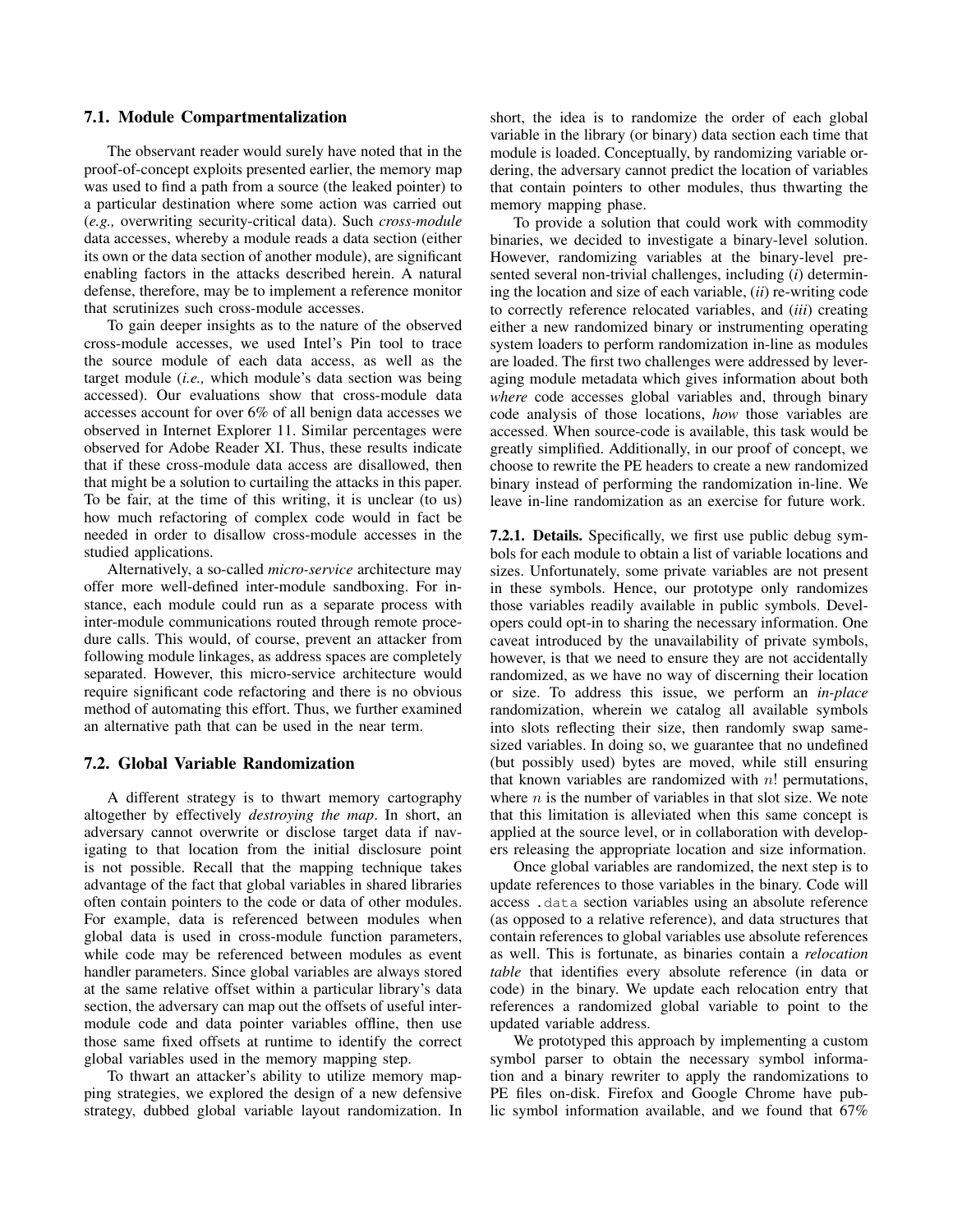of *chrome child.dll* variables and 38% of *xul.dll* variables could be randomized with this swapping approach alone. In both cases, however, the remaining variables are all unique in size and hence could not be swapped in-place. That said, the vast majority of these remaining variables are strings, and hence of limited utility to an attacker attempting to reach additional modules.

Still, when attempting to evaluate the effectiveness of this approach against our attacks, we observed that more than half of the discovered paths in the module where the initial memory disclosure takes place remain unaffected. Consequently, an attacker anticipating this randomization defense may choose to reach only data accessible through unaffected paths. We speculate that this low percentage results from the fact that it is hard to gain reliable information about structs in memory. Our preliminary approach does not assume comprehensive debug symbols, without which we are forced to treat all structs as opaque blocks of data. Consequently, we can only safely swap objects of the same size, leaving objects of distinct sizes untouched.

Given this observation, a possible solution to improve the randomization coverage is *variable relocation*, whereby all identified variables in the .data section are moved at random locations within a new section in the executable. By not being able to predict or infer the order of the randomized variables, any leaked pointer into the new section will leave the attacker disoriented. Given that it is possible to safely relocate all variables, this approach will break all crossmodule linkages from the module where the initial memory disclosure occurs. We plan to implement and evaluate this improved scheme as part of our future work.

#### 7.3. Other Defenses

Other possibilities might be to better leverage dataflow integrity [20] with complete mediation on memory accesses [34] (for example, to mitigate data-only TOCTTOU abuses like those in §6) to support stronger policies for data. Practical data-plane randomization [8, 23] might also make it more difficult to perform *heap feng-shui*. Undoubtedly, implementations of the aforementioned defenses will certainly increase runtime overhead [54, 61], but in our view, the price seems worth the benefits. Unfortunately, a deeper analysis of tradeoffs in the design and implementation of these techniques is beyond the scope of this paper.

# 8. Conclusion

In this paper, we introduced a new data-only technique for mapping memory at runtime, and show how that knowledge can be used to undermine the security of modern browsers. Our findings regarding the power of data-only attacks highlight the fact that the lack of proper site isolation in modern browsers undermines many of the efforts made over the past decade to mitigate classes of cross-origin web-based attacks (*e.g.,* cross-site request forgery, reflected XSS, click-jacking, cross-origin resource import) [22, 56]. To address this serious threat, we also proposed first steps towards defensive measures, including global variable randomization. It is our hope that the work in this paper will encourage others to explore additional defenses against dataonly attacks before these attacks become far more prevalent.

## 9. Acknowledgements

We are grateful to the anonymous reviewers for their insightful comments. We also express our gratitude to Niels Provos and Charlie Reis at Google for their detailed comments and suggestions that significantly improved the presentation of this paper. This work was supported in part by the Defense Advanced Research Projects Agency (DARPA) under contract no. FA8750-16-C-0199, the Office of Naval Research (ONR) under award no. N00014-15-1-2378, and the National Science Foundation (NSF) awards no. 1421703 and 1617902, with additional support by Qualcomm. Any opinions, findings, and conclusions or recommendations expressed in this paper are those of the authors and do not necessarily reflect the view of the US government, DARPA, ONR, NSF, or Qualcomm.

# References

- [1] A Peek into IE's Enhanced Protected Mode Sandbox, Apr 2014.
- [2] M. Adabi, M. Budiu, U. Erlingsson, and J. Ligatti. Control-flow integrity. In *ACM Conference on Computer and Communications Security*, 2005.
- [3] P. Akritidis, C. Cadar, C. Raiciu, M. Costa, and M. Castro. Preventing memory error exploits with WIT. In *Proceedings of the IEEE Symposium on Security and Privacy*, pages 263–277, 2008.
- [4] M. Backes and S. Nürnberger. Oxymoron: Making fine-grained memory randomization practical by allowing code sharing. In *USENIX Security Symposium*, pages 433–447, 2014.
- [5] M. Backes, T. Holz, B. Kollenda, P. Koppe, S. Nürnberger, and J. Pewny. You can run but you can't read: Preventing disclosure exploits in executable code. In *ACM Conference on Computer and Communications Security*, pages 1342–1353, 2014.
- [6] A. Barth, C. Jackson, C. Reis, and G. C. Team. The security architecture of the Chromium browser. Technical report, Stanford University, 2008.
- [7] E. Bhatkar, D. C. Duvarney, and R. Sekar. Address obfuscation: an efficient approach to combat a broad range of memory error exploits. In *USENIX Security Symposium*, pages 105–120, 2003.
- [8] S. Bhatkar and R. Sekar. Data space randomization. In *International Conference on Detection of Intrusions and Malware, and Vulnerability Assessment*, pages 1– 22, 2008.
- [9] S. Bhatkar, R. Sekar, and D. C. DuVarney. Efficient Techniques for Comprehensive Protection from Memory Error Exploits. In *USENIX Security Symposium*, pages 255–270, 2005.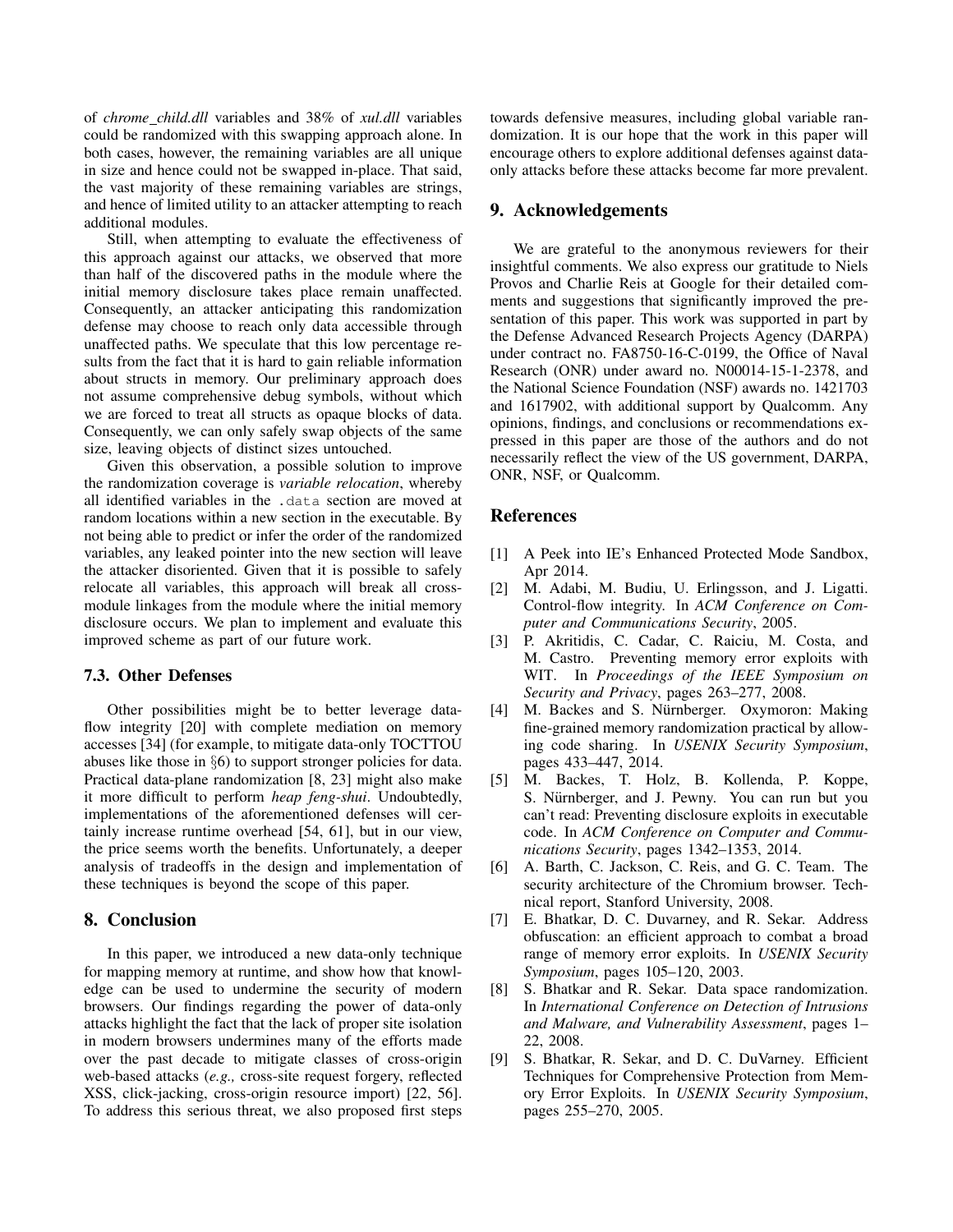- [10] D. Bigelow, T. Hobson, R. Rudd, W. Streilein, and H. Okhravi. Timely rerandomization for mitigating memory disclosures. In *ACM Conference on Computer and Communications Security*, pages 268–279, 2015.
- [11] A. Bittau, A. Belay, A. Mashtizadeh, D. Mazières, and D. Boneh. Hacking blind. In *IEEE Symposium on Security and Privacy*, pages 227–242, 2014.
- [12] T. Bletsch, X. Jiang, V. W. Freeh, and Z. Liang. Jump-oriented programming: A new class of codereuse attack. In *ACM Asia Conference on Computer and Communications Security*, pages 30–40, 2011.
- [13] N. Borisov, R. Johnson, N. Sastry, and D. Wagner. Fixing races for fun and profit: How to abuse atime. In *USENIX Security Symposium*, 2005.
- [14] E. Bosman and H. Bos. Framing signals a return to portable shellcode. In *IEEE Symposium on Security and Privacy*, pages 243–258, 2014.
- [15] K. Braden, S. Crane, L. Davi, M. Franz, P. Larsen, C. Liebchen, and A.-R. Sadeghi. Leakage-resilient layout randomization for mobile devices. In *Symposium on Network and Distributed System Security*, 2016.
- [16] M. Brinkmann. Mozilla adds NPAPI plug-in sandbox to Firefox. Sandbox and plug-ins, 2015.
- [17] S. Brookes, R. Denz, M. Osterloh, and S. Taylor. Exoshim: Preventing memory disclosure using executeonly kernel code. In *International Conference on Cyber Warfare and Security*, 2016.
- [18] D. Brumley and D. Song. Privtrans: Automatically Partitioning Programs for Privilege Separation. In *USENIX Security Symposium*, 2004.
- [19] N. Carlini, A. Barresi, M. Payer, D. Wagner, and T. R. Gross. Control-flow bending: On the effectiveness of control-flow integrity. In *USENIX Security Symposium*, pages 161–176, 2015.
- [20] M. Castro, M. Costa, and T. Harris. Securing software by enforcing data-flow integrity. In *USENIX Symposium on Operating Systems Design and Implementation*, 2006.
- [21] S. Checkoway, L. Davi, A. Dmitrienko, A.-R. Sadeghi, H. Shacham, and M. Winandy. Return-oriented programming without returns. In *ACM Conference on Computer and Communications Security*, pages 559– 572, 2010.
- [22] E. Y. Chen, J. Bau, C. Reis, A. Barth, and C. Jackson. App isolation: Get the security of multiple browsers with just one. In *ACM Conference on Computer and Communications Security*, pages 227–237, 2011.
- [23] P. Chen, J. Xu, Z. Lin, D. Xu, B. Mao, and P. Liu. A practical approach for adaptive data structure layout randomization. In *European Symposium on Research in Computer Security*, 2015.
- [24] P. Chen, J. Xu, J. Wang, and P. Liu. Instantly obsoleting the address-code associations: A new principle for defending advanced code reuse attack. *preprint arXiv:1507.02786*, 2015.
- [25] S. Chen, J. Xu, E. C. Sezer, P. Gauriar, and R. K. Iyer. Non-control-data attacks are realistic threats. In *USENIX Security Symposium*, 2005.
- [26] Chrome Team. Design documents. Sandbox, 2014.
- [27] Chrome Team. Site isolation summit: Overview. Overview Videos, 2015.
- [28] S. Crane, C. Liebchen, A. Homescu, L. Davi, P. Larsen, A.-R. Sadeghi, S. Brunthaler, and M. Franz. Readactor: Practical code randomization resilient to memory disclosure. In *IEEE Symposium on Security and Privacy*, pages 763 – 780, 2015.
- [29] S. J. Crane, S. Volckaert, F. Schuster, C. Liebchen, P. Larsen, L. Davi, A.-R. Sadeghi, T. Holz, B. De Sutter, and M. Franz. It's a TRaP: Table randomization and protection against function-reuse attacks. In *ACM Conference on Computer and Communications Security*, pages 243–255, 2015.
- [30] L. Davi, C. Liebchen, A.-R. Sadeghi, K. Z. Snow, and F. Monrose. Isomeron: Code randomization resilient to (just-in-time) return-oriented programming. In *Symposium on Network and Distributed System Security*, 2015.
- [31] L. V. Davi, A. Dmitrienko, S. Nürnberger, and A.-R. Sadeghi. Gadge Me if You Can: Secure and Efficient Ad-hoc Instruction-level Randomization for x86 and ARM. In *ACM Asia Conference on Computer and Communications Security*, pages 299–310, 2013.
- [32] X. Dong, H. Hu, P. Saxena, and Z. Liang. A quantitative evaluation of privilege separation in web browser designs. In *European Symposium on Research in Computer Security*, pages 75–93, 2013.
- [33] Z. Durumeric, J. Kasten, D. Adrian, J. A. Halderman, M. Bailey, F. Li, N. Weaver, J. Amann, J. Beekman, M. Payer, and V. Paxson. The matter of Heartbleed. In *Proceedings of the Internet Measurement Conference (IMC)*, pages 475–488, 2014.
- [34] U. Erlingsson, M. Abadi, M. Vrable, M. Budiu, and G. C. Necula. XFI: Software guards for system address spaces. In *USENIX Symposium on Operating Systems Design and Implementation*, pages 75–88, 2006.
- [35] I. Evans, F. Long, U. Otgonbaatar, H. Shrobe, M. Rinard, H. Okhravi, and S. Sidiroglou-Douskos. Control jujutsu: On the weaknesses of fine-grained control flow integrity. In *ACM Conference on Computer and Communications Security*, pages 901–913, 2015.
- [36] F. Falcon. Exploiting Adobe Flash Player in the era of Control Flow Guard. In *Black Hat Europe*, 2015.
- [37] R. Gawlik, B. Kollenda, P. Koppe, B. Garmany, and T. Holz. Enabling client-side crash-resistance to overcome diversification and information hiding. In *Symposium on Network and Distributed System Security*, 2016.
- [38] J. Gionta, W. Enck, and P. Ning. Hidem: Protecting the contents of userspace memory in the face of disclosure vulnerabilities. In *ACM Conference on Data and Application Security and Privacy*, pages 325–336, 2015.
- [39] J. Hiser, A. Nguyen-Tuong, M. Co, M. Hall, and J. Davidson. ILR: Where'd My Gadgets Go? In *IEEE Symposium on Security and Privacy*, pages 571–585, 2012.